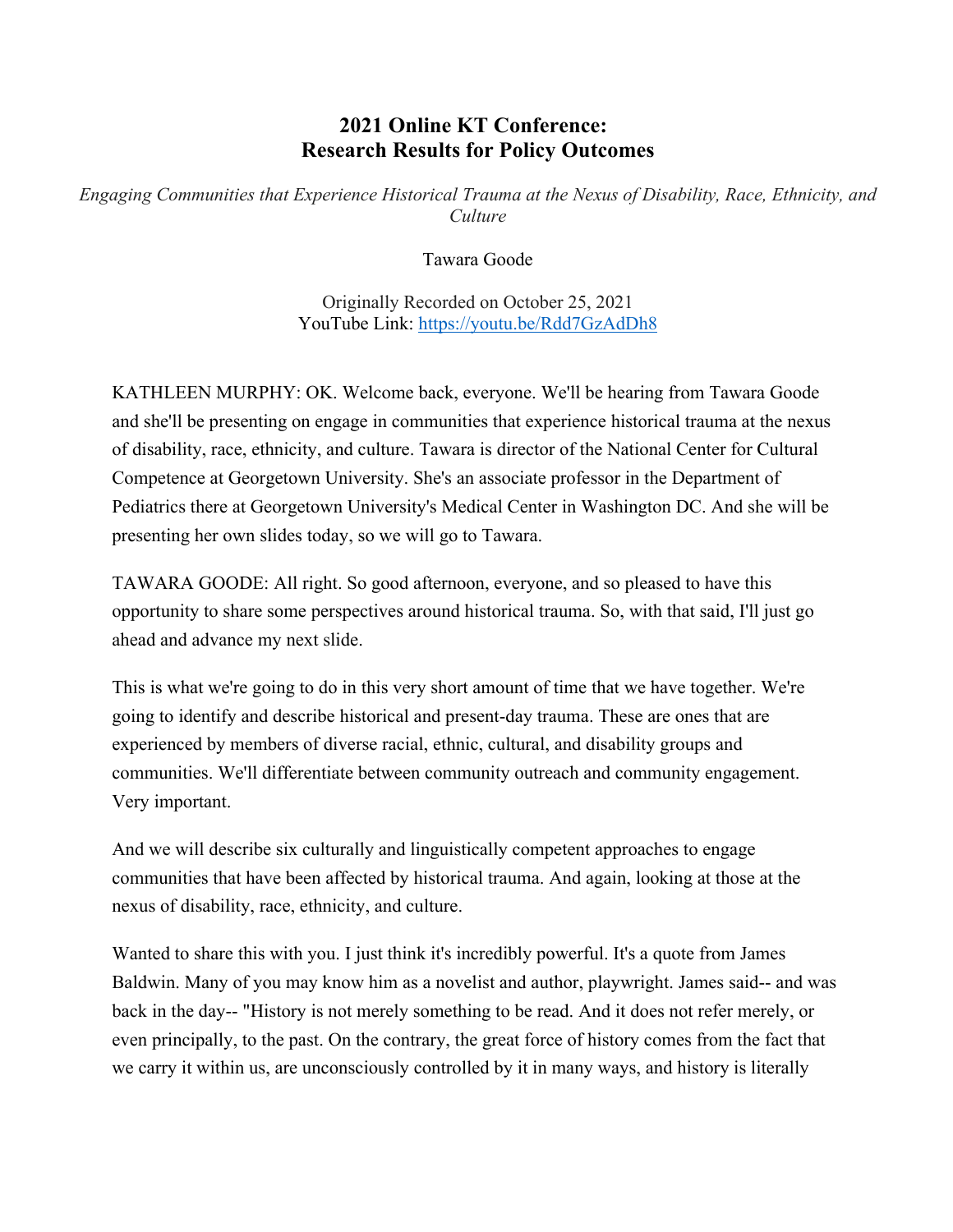present in all that we do. It could scarcely be otherwise, since it is to history, we are frames of reference, our identities, and our aspirations."

And I chose this because I felt it was really very powerful. And I think it speaks to, not just our theme for today, but for many experiences of persons in the United States, tribal nations, and also our territories. And we'll come back to James.

So, as we think about historically, we know that many communities within this country have been really oppressed. They've been marginalized and they've also experienced discrimination. While I'm talking about this in the past, we also know that is current day.

And so, because of these past experiences, they really do affect how various groups interact in this country, whether together or indeed separately. And so, we know that many of these communities experience intersectionality. And this slide just gives an illustration by these word clouds about the various things that we know continue to plague our country as a whole.

So, I want to offer you a definition of historical trauma. There are many different definitions. This is from Brave Heart and it's from American Indian perspective. I find it, again, powerful and quite clear. So, if we look at historical trauma, it's defined as cumulative, emotional, and psychological wounding across generations.

Want to emphasize emotional and psychological wounding across generations. That would include the lifespan, which emanates from massive group trauma. So that even though things may have happened in the past, that the implications of those past experiences continue on with us today.

So, I'm going to offer our first polling question. I'd like to just read it to you. Given that definition of historical trauma and based on the definition that I just shared with you, how knowledgeable are you about the historical trauma experienced by any community in your state? And you select one choice, please.

OK. So, we have a spread that's here. Very few said not at all knowledgeable. However, I am going to commend the very few that indeed indicated not at all knowledgeable. Sometimes, people don't want to fess up to things and I really do appreciate that.

So, if we look at the bulk of the responses, they really fall between slightly knowledgeable and somewhat knowledgeable. And so again, as we think about this whole notion of historical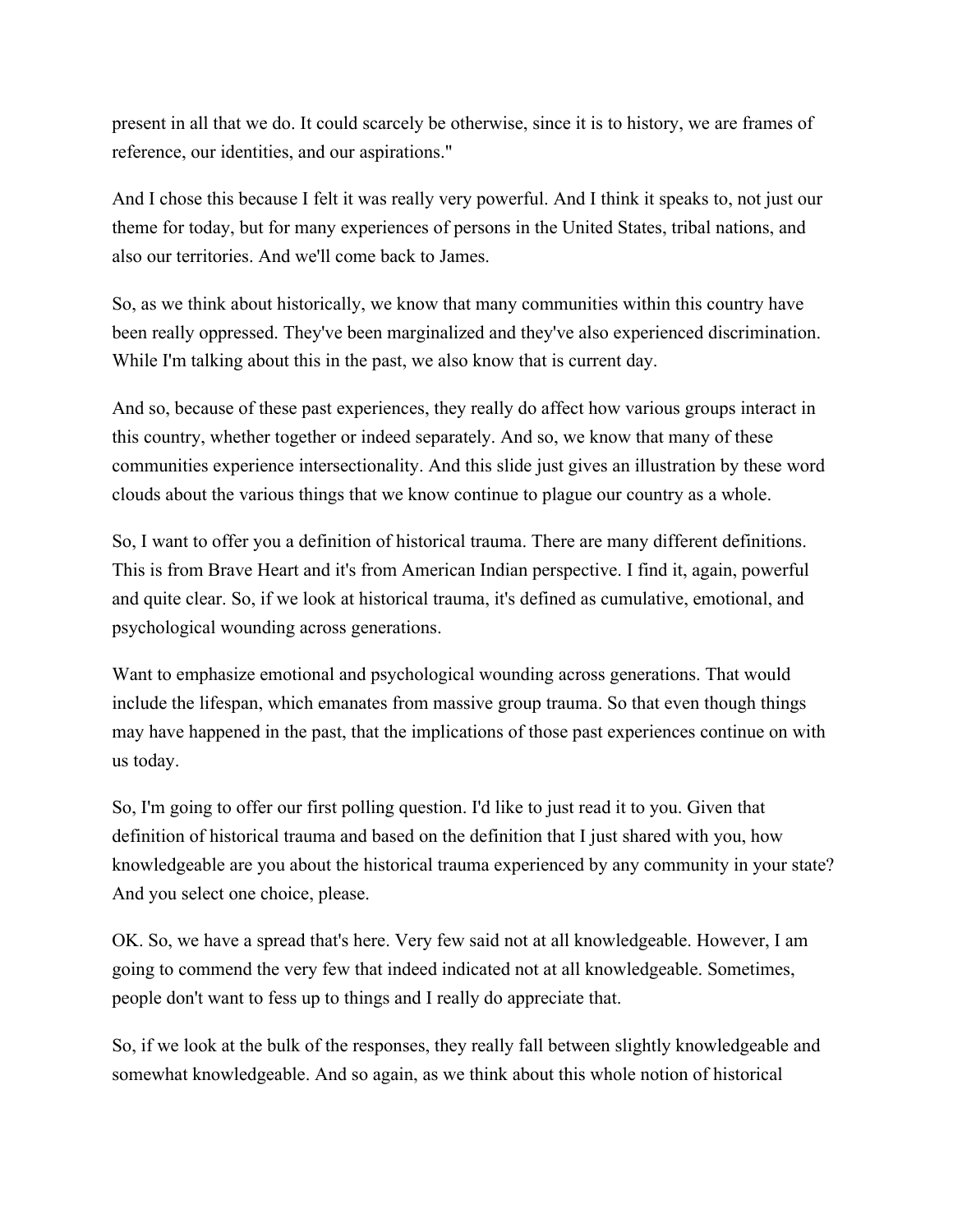trauma, it plays out in very different ways in different states and in different communities. Thanks so much for responding to the poll.

We're going to move this next slide ahead. So, as we think about individuals who reside in the United States, territories and also in tribal communities, we can think about which groups may at all have been affected by or continue to be affected by historical trauma. And then as we look again at the percentages and the numbers of people by racial and ethnic group that live in the United States, if you want to call your attention to a couple of categories.

One says some other race. So basically, according to the US Census, there are individuals who do not select any of the previous categories. They don't describe me. So, what do we know about their experiences? And then, we have the category two or more races, and we know that that's one of the fastest growing categories of individuals who self-identify that way in the United States.

And so, as we think about these groups, and if you again think about these demographic groups in the US Census, which experience historical trauma? You can just start to put those in chat. And so, Shoshana would be able to read some of those out again. But I really would appreciate if you're able to do that to give us what you think that you know regarding historical trauma. And we can see those as we move along.

I don't have my chat screen up, so Shoshana, I just trust that you're doing that and can share some. Maybe just a few before we move on.

SHOSHANA: Absolutely. Right. So, Marta says-- and they're coming in fast, so I might be losing some of them. So, Marta says African-Americans, Latinx, Asian-Americans, people with disabilities. Salima says Black, African-American. Jessica Lukefahr says all of them.

Rebecca Bowen says most non-white groups. Jennifer says all of them. Chris says people who are deaf. Terri says two or more, Black, American Indians. Janet says Indigenous American, African-American, Latino, Asian-American.

TAWARA GOODE: OK. So, they are coming in. Would like to also suggest that when we think about people who are deaf, they also belong to some racial, ethnic, and/or cultural group that may indeed look at the perspective of intersectionality. So again, thank you so much for using chat.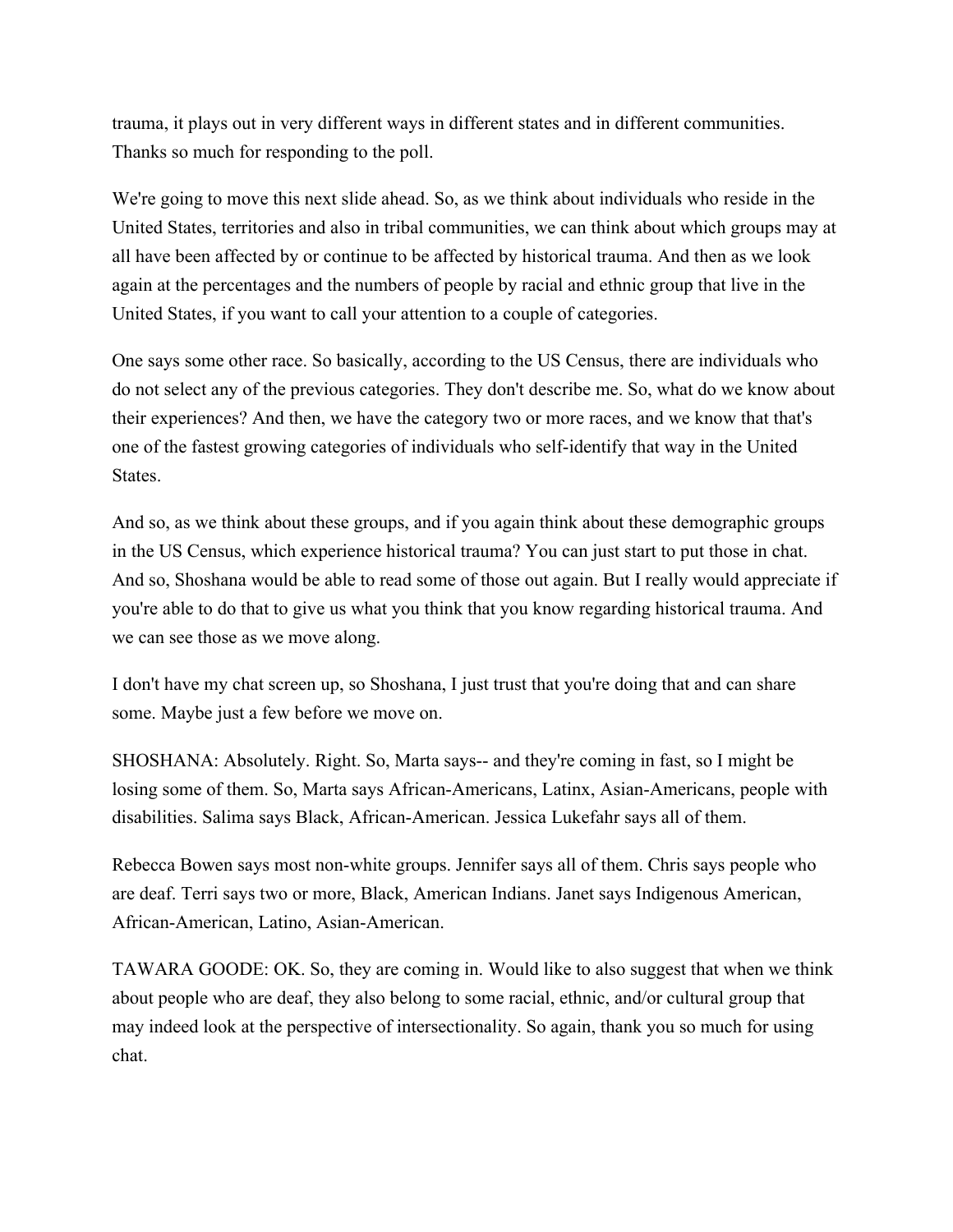So, if we look at the groups that have experienced historical trauma-- and this is from my research for this presentation-- we know that American Indian and Alaska natives have. Asian. Black and African-Americans have. Latino, Latinx, Hispanic. I include all of those, but I may not have all of them.

Latino, Latinx, Hispanic and Latina. And the native Hawaiian and other Pacific Islander. And if we look through history, there are just significant experiences that people had, including genocide. And I decided to define what does genocide mean.

It's such a very difficult term to be able to hear and to think that yes, indeed that happened in our country. And so, I'm not going to go through all of those. You see them. We see from lynching to enslavement. We see oppression and segregation. So, all of these things that have happened to various groups in this country over time.

And so, if we think about historical trauma and disability-- and this is not to minimize the fact that people with disabilities are from various racial and ethnic groups and communities, that they also have experienced historical and present-day trauma. It's just that sometimes, these data and these descriptions aren't listed in the same place.

So, we know that people with disabilities have been institutionalized. And many, far too many, remain institutionalized today. We know that people with disabilities again across disability who have been marginalized. They've experienced segregation and discrimination across the board from employment, to education, to childcare.

Thinking about many kids were not allowed in childcare because they had a disability. That still continues today. We also know in terms of foster care that kids with disabilities have inappropriate placements. Then, we see issues of disproportionality within juvenile justice and detention centers.

And then unfortunately, we see abuse and neglect in terms of persons with disabilities in the settings in which they live. So again, no shortage of things that will be traumatic for individuals. As we look at our current day realities, many persons within these racial, ethnic, and cultural groups continue to experience the isms.

And again, looking that in terms of intersectionality, that compound historical trauma. So, we're not out of this. We're still in the thick of things. So, when I use the term isms, it's an umbrella term that we've used at the Georgetown University National Center for Cultural Competence.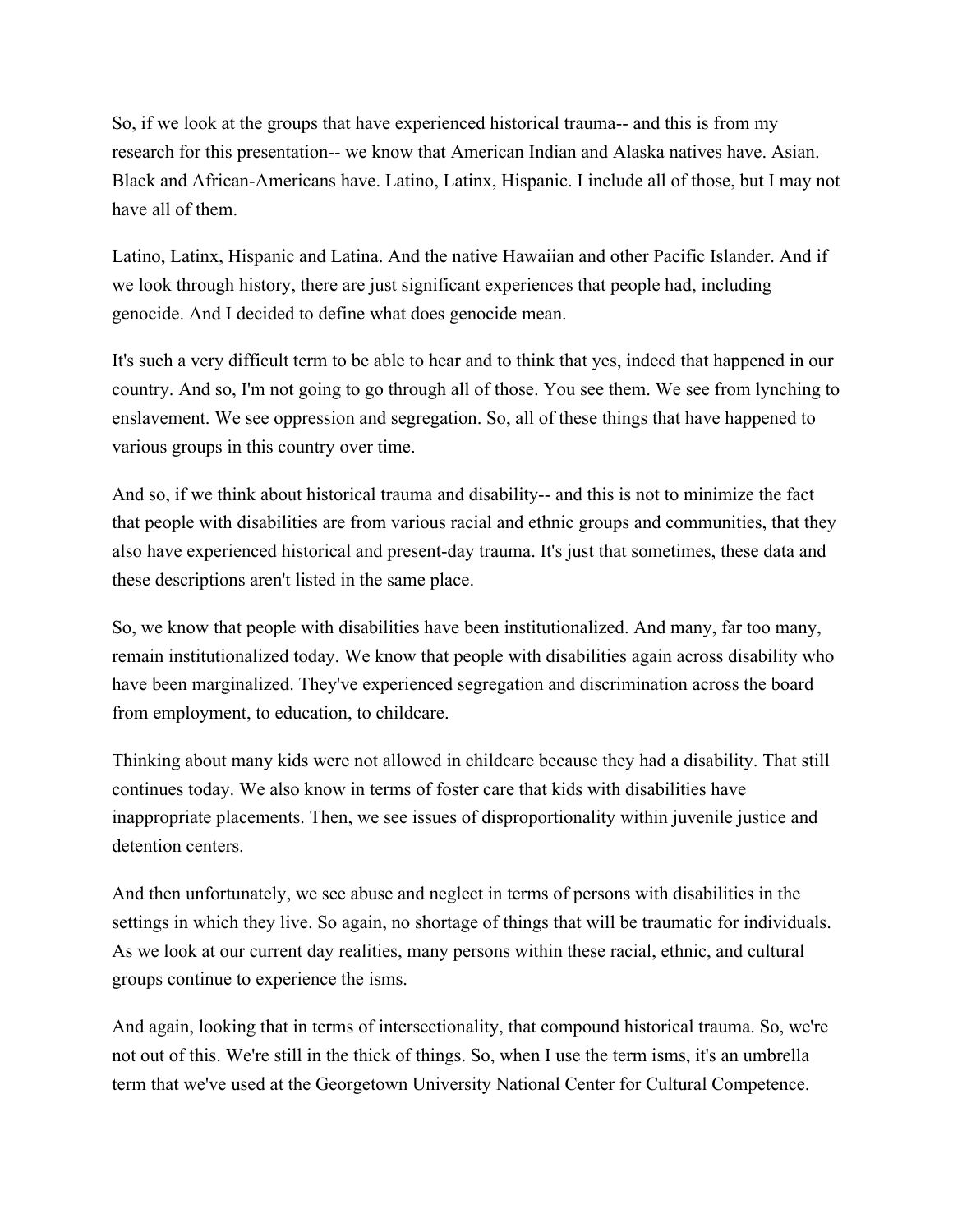And it can refer to many different behaviors and attitudes, including perceived identity and expression.

And so, when we think about those kinds of experiences that people have generally which are indeed negative that affect their overall functioning, acceptance in our society. Want to speak a little bit about intersectionality. We hear this term a lot. It's been used a great deal.

And the work that we do it at the National Center is really governed by the conceptualization of intersectionality by Kimberle Crenshaw. Her work was back in 1991. It really focused on the marginalization, the oppression and discrimination against women, and in particular Black women. And she coined this term intersectionality.

I would say that currently, we know that this term is used a lot. It's used in many different settings. And I'm going to suggest to the recent disability community. And my experience has been over the last several years that people are using the term intersectionality, I think, in a wrong way. I think that they're substituting multiple cultural identities for intersectionality because they're talking about intersectionality and using that term, but they're not referencing the harm.

They're not referencing discrimination, marginalization and oppression. And so, this is an example from a colleague, Andy Arias, who worked with us. And this is what he is saying about intersectionality. From childhood through adult life, I experienced stereotyping, marginalization, and discrimination because of who I am, because of my LGBTQ-ness-- and Andy used flowery language at times-- my Hispanic-ness and my disability.

And so, as we think about intersectionality from this framework, it is clearly not-- and I'm going to say not an experience where you're looking at multiple cultural identities in which someone embraces all of these identities and it gives them pride and joy. So, let's take a closer look at these concepts. In particular, the demographic data that I just shared, things around intersectionality.

The experiences of these diverse populations historically in the United States and examine the concepts of community outreach and community engagement. So, in our work at the National Center for Cultural Competence, we do differentiate community outreach and community engagement. And we feel pretty strongly about that in terms of governing and the underpinnings of our work.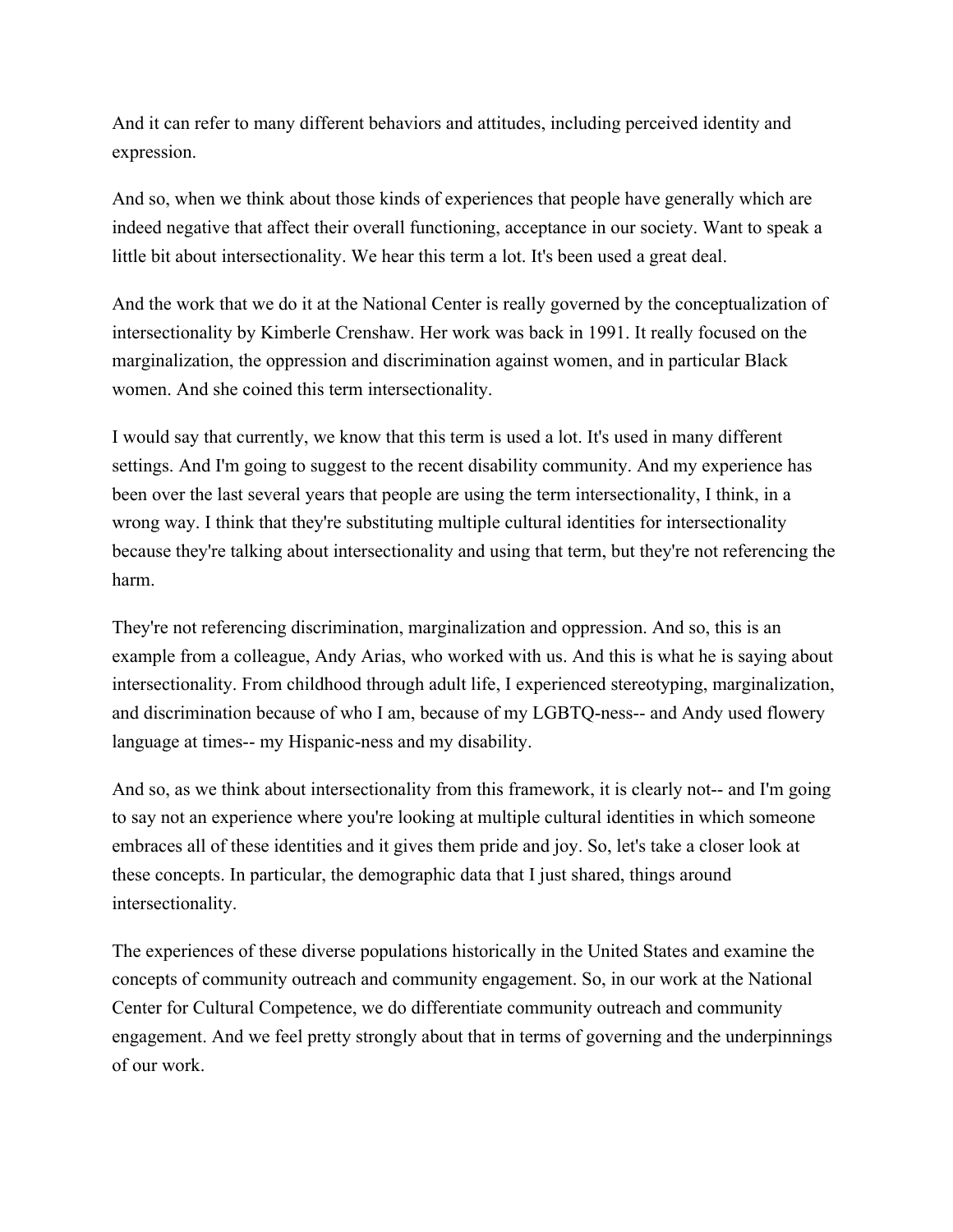And so, if we look at community outreach and we look at community engagement, we often hear people use those terms interchangeably as if they're are the same. I am suggesting to you when we think about outreach, it's unilateral in one way. And so, if we think about working within these communities that have had historical trauma and our approach is one way, it can only get us so far.

And so again, when we think about community engagement, it is bilateral and it looks at a twoway exchange. So just to share of you when we think about community outreach again, it's reaching out by a program or other entity to extend assistance like an act of goodwill. There's nothing wrong with that. However, it may not be anything that a given community may be interested in receiving.

Same thing providing professional services specific to a group of people that may not have access to the services. But then also, a systematic attempt to provide services beyond conventional limit. So, these are all ways in which we think about community outreach. And again, I want us to think about it. It is from a one-way perspective that--

Say for instance, universities and other organizations have resources. May have depth and that those resources will rest within that setting. I'd like to share with you a framework for thinking about community outreach and-- sorry. Community engagement. And the citation is there for you to pursue.

This is a very different way of thinking, a very different way of engaging. And this is a process of working collaboratively with and through groups of people affiliated by geographic proximity, special interest, or similar situations to address issues affecting the well-being of those people. It's a very, very different framework than those definitions that we heard before in terms of community outreach.

And so, as we think about engaging communities that have experienced historical trauma just in terms of listening and reading this particular framework, it's about the well-being of those individuals. So, we're back to polling questions, and there are quite a few this time.

And so, Shoshana is going to bring them up one at a time. So, want you to respond to does your organization, or agency, or program differentiate between community outreach and community engagement? And does your organization or your program have values or guiding principles for community engagement?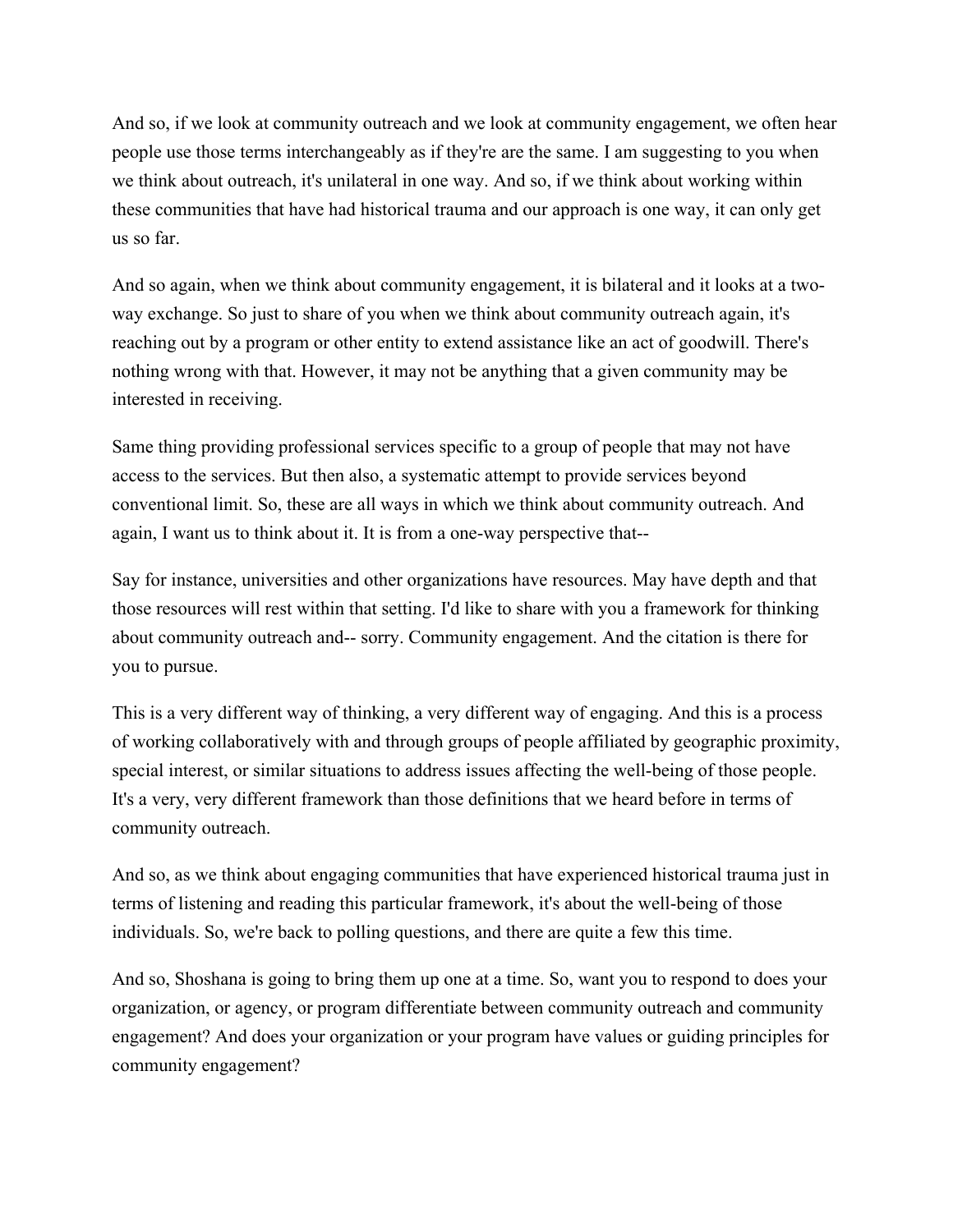And most importantly, did you just do two at a time? I can't scroll down. So, we'll do these two, and I think the next one will come up later. OK. All right. So, we have some organizations, 39%, that differentiate between the two.

We have folks who are just putting it out there. 18% says no. I think so at 23%. And don't know at 20%. So again, thank you so much for responding in a very authentic manner. And so, this one is looking at does your organization of program values or guiding principles for community engagement? 39% said yes. 8% no. 24% I think so and 28% I don't know.

So, I'm going to close this and ask Shoshana to bring up a number four. Thanks. And this is a-- I made things complicated. This is a three-part question. So, for those who said are these values and guiding principles, we want to know if you have them. Are they incorporated in organizational policy? Are they incorporated in organizational procedures and are they incorporated in organizational practice?

So, if you could respond to those, that would be great. Again, it appears that some organizations absolutely have incorporated values and guiding principles into their organizational policy. All right. And other folks are telling us they're not so sure. I'm scrolling down.

Are they also incorporated in organization procedures? And 33% saying definitely yes and others, not so sure. And lastly, are they incorporated into organizational practice? 56% saying yes and the remaining not so sure. So again, I thank you for sharing those perspectives.

I think oftentimes, we have guiding values and principles. They live on our website. They're in brochures. They're in grant proposals, but they don't materialize in the life of the organization. So, let's look at some contextual realities. So, as we think about dynamics and particularly power dynamics between research institutions, communities, and populations, being able to examine that in terms of past, present and future so that we know that what's happened in the past has an impact on what's going on in the present.

And unless there's some kind of reconciliation for other ways, it's going to continue to have an impact on the future. And so again, to really think about what the power dynamics are and what indeed they may look like in the communities that you are attempting to engage. So, I just want to give some thoughts about community engagement and to really look at that within the disability space.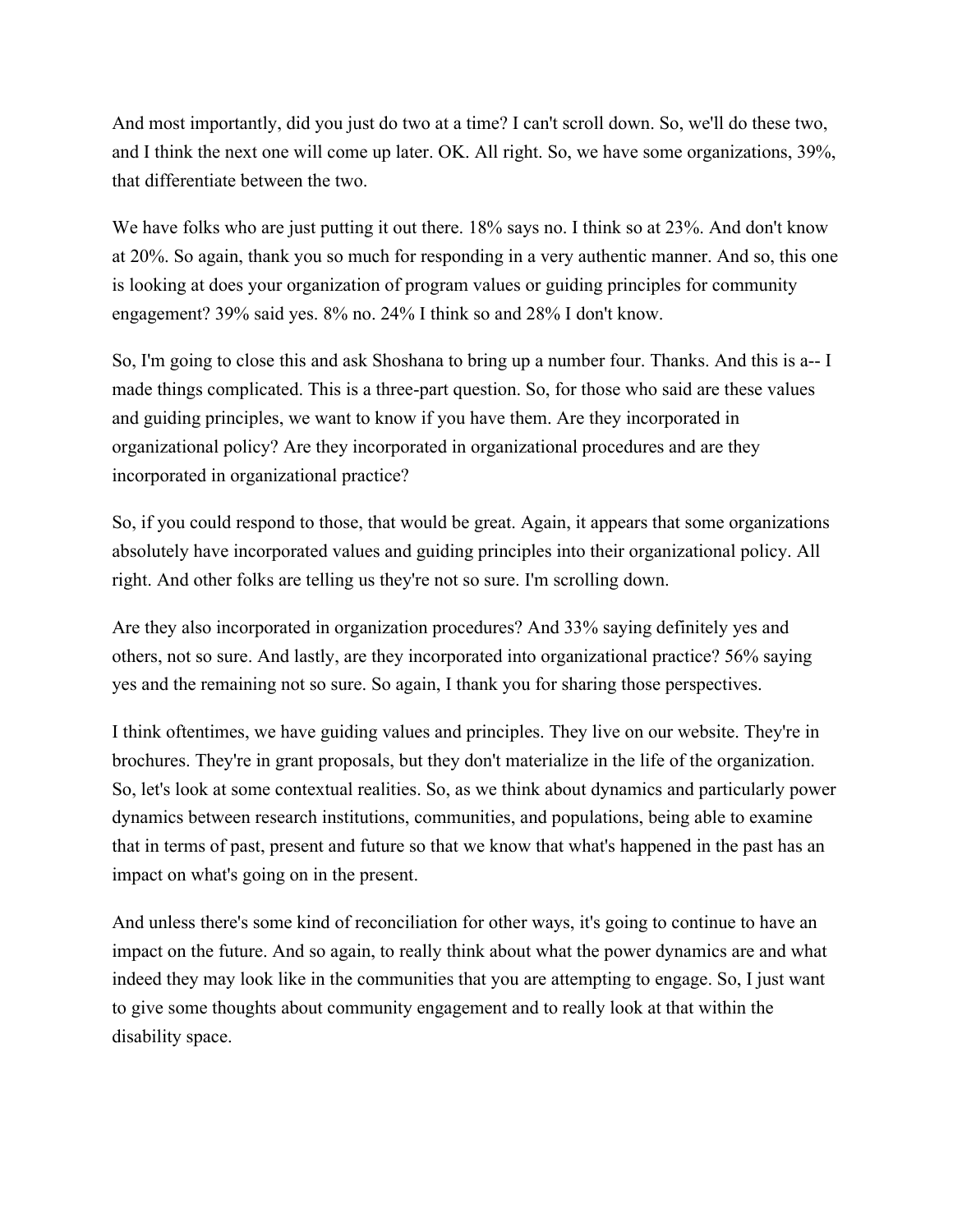So many times, I have an opportunity to read proposals, I've done a lot of things across the entire country, especially in the space of cultural and linguistic competence and promoting equity. That we see people really giving lip service to community engagement. Again, I said previously that there's the language of community engagement is sprinkled around.

It's everywhere, but it's not based in what the values are of the organization and/or the practices that we see within that organization. We also see that in this disability space, that there's a failure to recognize and appreciate the knowledge and resilience of diverse communities. And some of that I think is even inherent because when we write grants, the grant that we may be responding to, because of the language that's in the RFP whether that's to private or public sector, always focuses on needs.

And when we're so needs focus, sometimes it may obscure the resilience and the knowledge that communities bring particularly in the research base. They know who they are. They actually may indeed know what they need and prefer, but we don't always get that.

Sometimes in this space, we want members of diverse communities to believe, and think, and act like us because that's the lens in which we are seeing the world. And we don't really even think about it from that perspective. It's just the way things are.

We lack the capacity to learn from and partner with diverse communities. And sometimes, that's because of the previous bullet. We want people to believe like, think like, and act like us. And lastly, we have few staff that are representative of the communities to which they're either providing services, trying to engage or conducting research so that research team, that university and research institution, it's not at all reflective of these communities.

And as a result from past experiences, there may be suspicion. There may be lack of trust. So, I'm going to offer you six key strategies and approaches for engaging diverse communities. So first of all, I can just look at the results of the polling that folks shared with us that we have to learn about communities.

When we don't know about communities and we have even the good intent of working within a community, that can go afoul if we don't have the knowledge necessary to be able to enter that community respectfully. So again, very key and critical. Another thing we see, particularly in the conduct of research, is that there's someone and researcher has a great idea and wants to conduct research.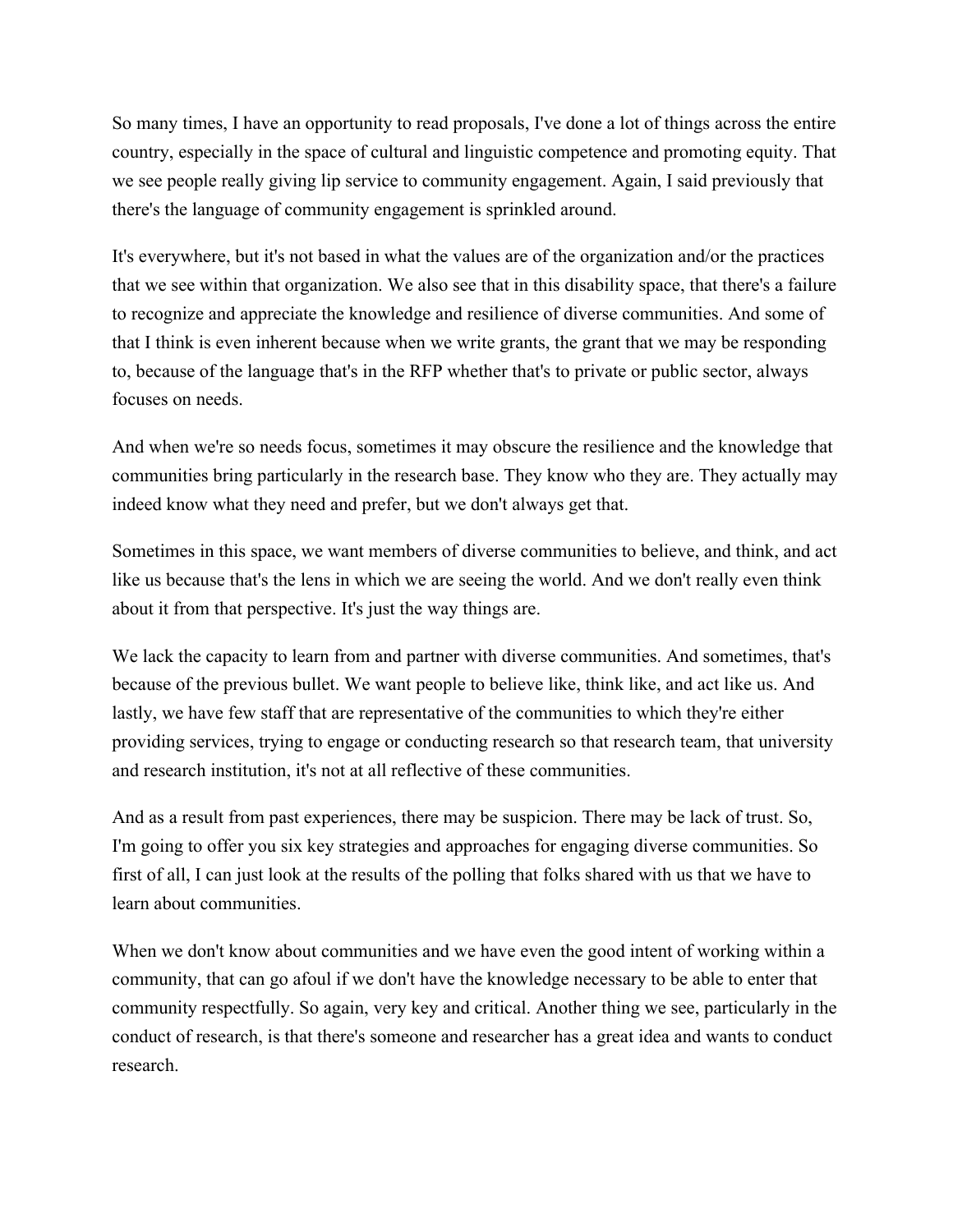And that may indeed be that person's interest but may not at all reflect the interests and needs and preferences of the community. And so, that sometimes that community engagement doesn't go well because when we go all in, it's all about us and not about the communities in which we're trying again to partner. So, we have to elicit as in, ask and consider the interests and needs of communities before we declare what it is that we want to be able to do.

And we may even be surprised that they may be accepting or they may not because it's not a priority for them. Another thing to do is to explore areas of mutual interest overall. I remember there's a community that was working with a program at Georgetown and it was focused on cancer prevention. And when the grant was over, the community wanted to continue engagement but they were much more concerned about environmental justice.

And it really wasn't the area of expertise for this particular research team, but that research team didn't leave them hanging. It really went about trying to ensure that community was connected with some other resources to pursue this collaborative research agenda. Really, looking at environmental toxins and other concerns. And so again, that is key and critical.

Another thing that we look at is that these relationships indeed have to be based on trust, reciprocity, and respect. And I really want to emphasize reciprocity that the communities bring a lot to the table. Researchers and research institutions bring a lot to the table, but it has to be of a reciprocal nature overall.

And lastly, looking at a commitment to the long haul, we get grants. They are over two or three years and we're gone. Communities are still there. And so, having the experiences where people helicopter in and helicopter out, not knowing. I never got the result of the last study. No one in my community was really engaged in this particular study in a meaningful way.

And so that if we're looking at building relationships, they do indeed have to be the want for the long haul. And I know that's hard, particularly when this grant funded and it's not something that's ongoing. But you can continue to have a relationship with communities in a variety of ways, whether that's advisory or whether that's just a range of activities in which you can be involved.

It doesn't always have to rest within the context of a grant or research study. So, I want to share with you some lessons learned when engaged in diverse communities. So, if we're going to do this and we're going to do this in a very thoughtful manner, we have to understand our own organizational culture and the culture of the personnel that worked there because it's hard to talk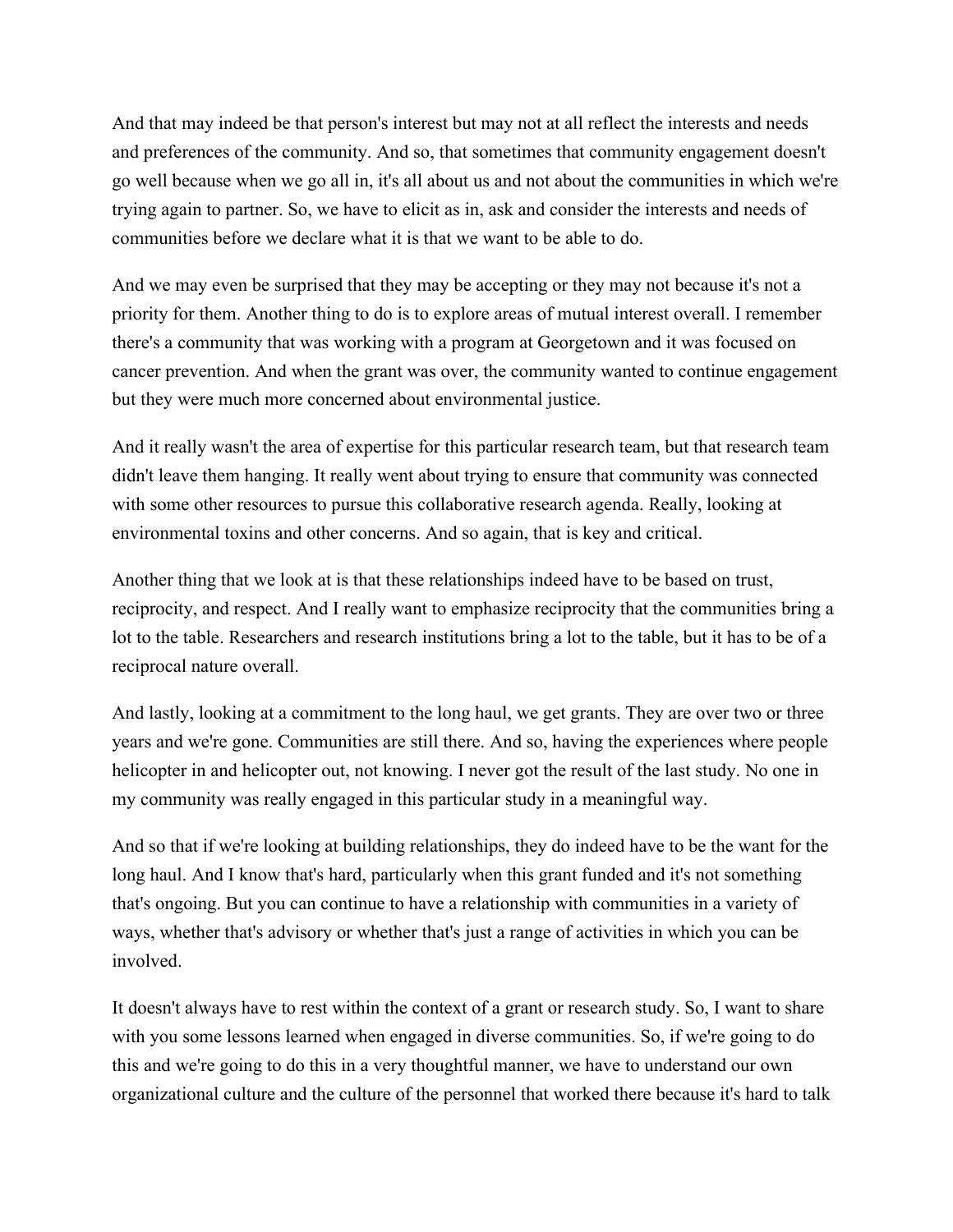about going out understanding other folks' culture without really looking at the culture of our own organizations.

I think the other thing that really is very important is that there has to be diverse cultures represented within the communities that you're seeking to partner or support. So that when research teams look one way and the community looks totally a different way, it can be problematic in many ways overall. You have to understand the history, the social, political, and economic climates of communities and to understand that within a cultural context.

So that means that you have to do some homework way before you decide that you want to partner with a particular community and engage that particular community in research. Lastly again, we have to recognize that communities have significant strengths, and they have inherent ability to know what their problems are and to really be able to intervene appropriately on their own behalf.

And they may very well want to do that in partnership with you, but we have to have that respect and that understanding about approaching communities. So, this is my opinion. It may not be embraced by all, but I think it's virtually impossible to engage in communities that have had historical trauma, individuals who have experienced a historical trauma and present-day trauma without some level of having skills and knowledge around cultural and linguistic competence. And then, understanding what the principles of equity mean within the work that we do.

So, I'm going to share with you a cultural competence framework. And it was developed in 1989, so that was way back in the day. We continue to use this particular framework in the work that we do. We've tweaked it just a little bit. And it was actually originally done in children's mental health.

And I won't go into the long story, but it includes Terry Cross, Barbara Bazron, Karl Dennis, Mareasa Isaacs and also, James Mason whose name does not appear on the monograph for-- just- - anyhow, his name got omitted and I always like to be able to acknowledge the work that he did.

And so, as we think about cultural confidence again, it really says that we have to have a clearly and defined set of values and principles. And we've been talking about that a lot, but this also says that those values and principles have to be congruent. So, you can't say I value diversity and equity over here, but yet your policies and practices don't support that.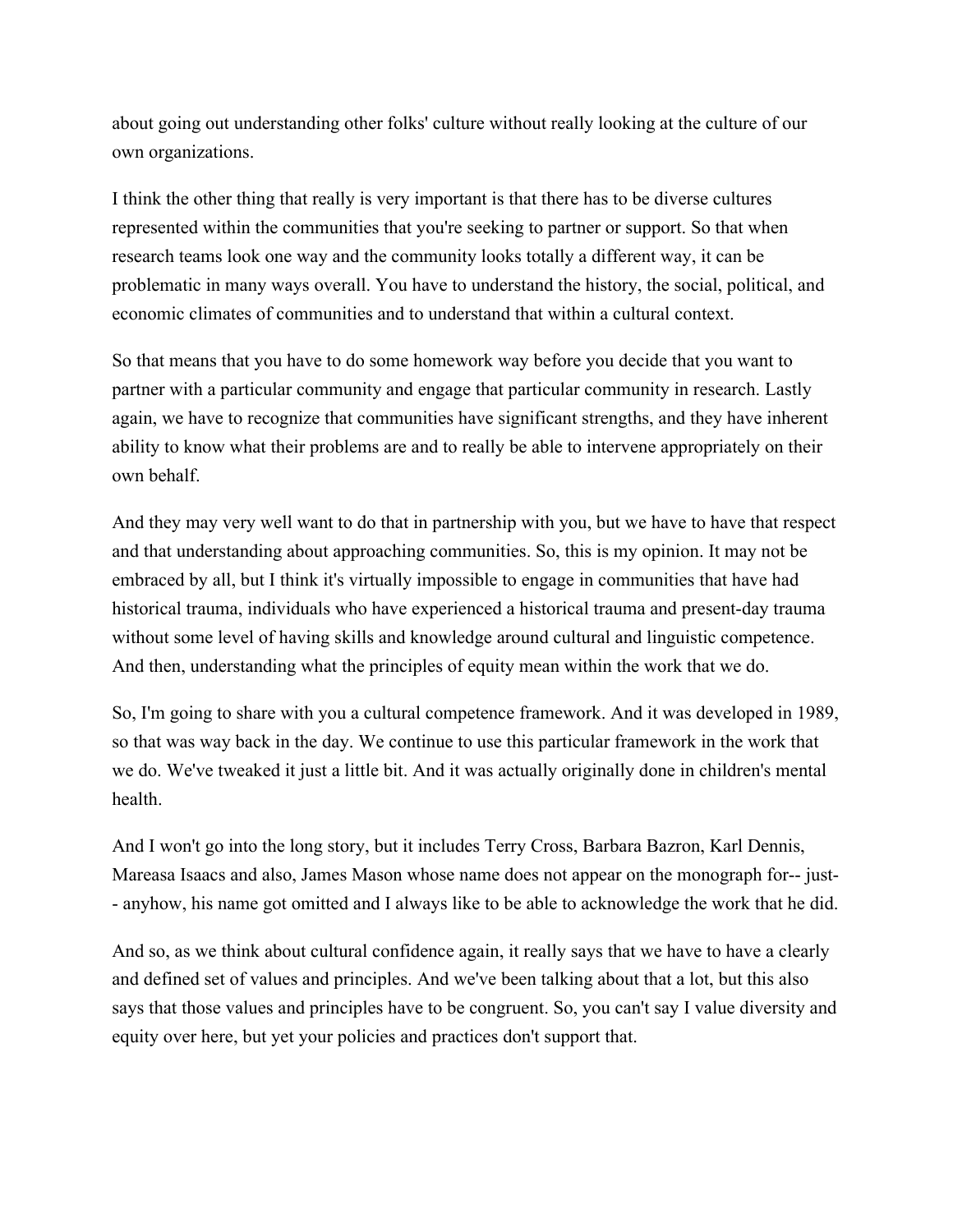So, they have to be congruent. They just can't be window dressing. And so, as we think about the capacity again within organizations, this capacity must be demonstrated at the policymaking level within the structures of the organization, research institution with the practices that organization research program engages in, that we would see it in the behaviors in the attitude of the staff that work there.

And that again if we look at this, being able to work effectively cross culturally. And that's not cross-racially. It's not cross ethnically, but it's really looking at culture. And we are all cultural beings. And every institution that we work with, whether it's a school, whether it's a hospital, whether it's a university program, mental health setting, aging, whatever that may be, it has multiple cultural layers to it.

And so again, not just thinking about people as it relates to culture, but also thinking about the culture of organizations and systems. I often use this definition of linguistic competence because again, that's team critical. Our framework for thinking about linguistic competence at Georgetown, we want it to have a framework that we can interact appropriately and engage with anyone that comes through the door, or picks up the phone, or is browsing maybe browsing our website.

So, in this one, we're looking at linguistic competence. And I want you to really think about what this may mean in terms of research, is that we have to be able to convey information in a manner that's easily understood. Again, that's by whoever you may encounter. And this may include a number of different groups.

At least from our framework, it may include individuals who have limited English proficiency. It may include people who may or may not be literate, either in their language of origin or in English. It would include individuals with disabilities and then also people who may be deaf or hard of hearing. And so, there are other categories I think that you can fall in there.

At least for this, we're seeing that being able to engage individuals from these various groups that may even cross over specifically in the conduct of research is key and critical. And I can say that my experience of seeing a lot of researchers who are like I'm not going to be including people who speak languages other than English. It's too hard. It costs too much.

It's too difficult. The grant is too short. It is just too complicated. So, we hear those things on a routine basis. We also look at linguistic competence as being able to address the health literacy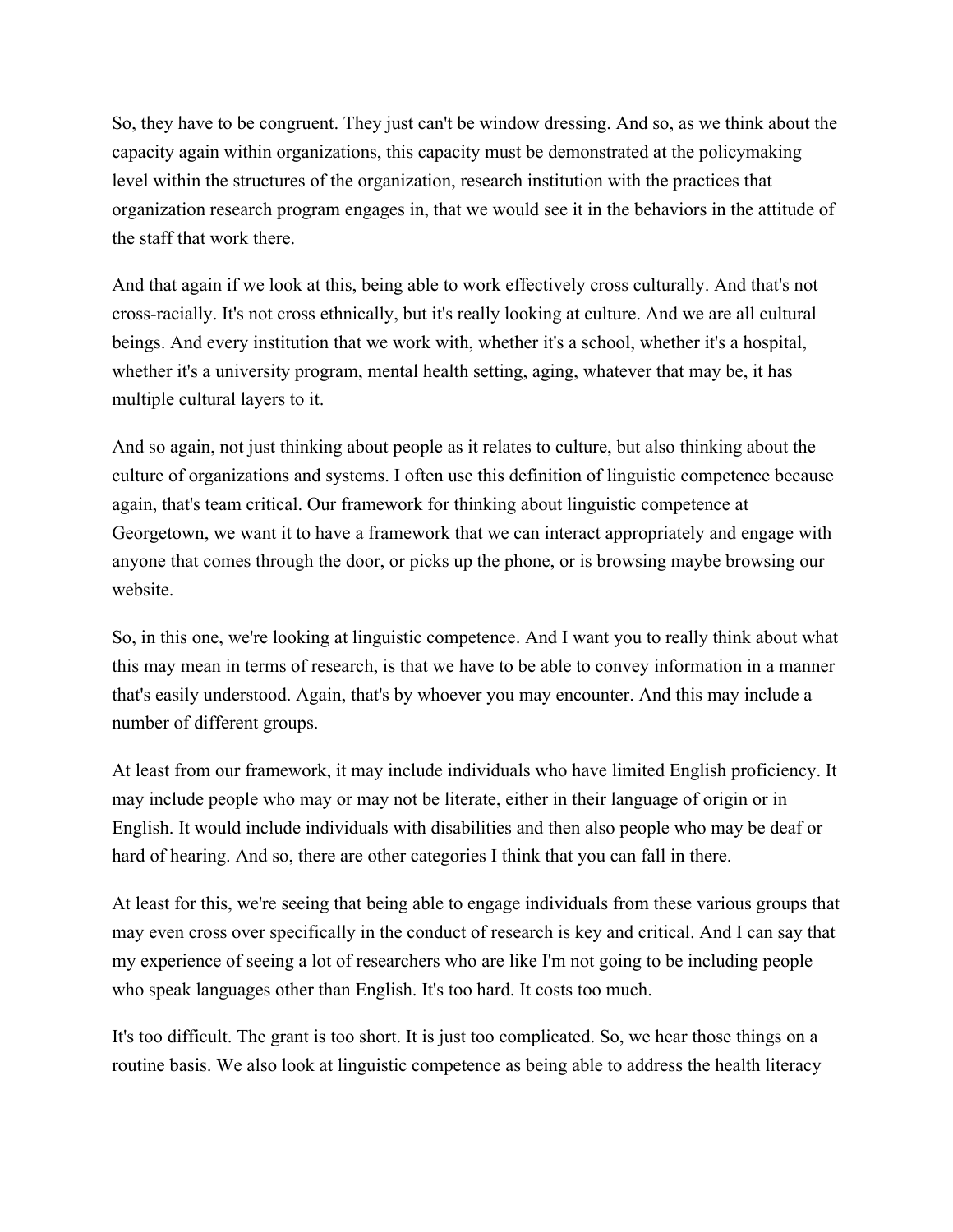and mental health literacy needs of populations. And again, very key and very critical across the board, given the nature of the research that you may indeed be conducting.

And lastly, organizations that are demonstrating linguistic competence in this capacity will have policies in place, structures and practices. They also have procedures. And I want to emphasize and dedicated resources in order to support this capacity. So, I haven't done it in a while, but sometimes I read grants and I look at the populations that they're describing.

And someone's writing a grant and they work in this community and x number of people that speak languages other than English. I go straight to the budget to see has anything been budgeted, particularly if there is no one identified as having language capacity within the grant application. And I can tell you oftentimes, I see nothing budgeted.

So, if we're looking at linguistic competence, we have to have fiscal resources. We have to have personnel resources in order to support this capacity. And so, if we look at the concept of equity, I would say that in the disability space, we've not really defined equity. I think we used a term. I think it's bantered about, but there's not a lot of places that I've seen where equity is defined.

Last year, I had privilege of being president-elect for the Association of University Center on Disabilities. And I focused that meeting on equity to really bring people to the table to begin to talk about what does equity mean in the disability space. So, I'm offering this. This is specifically intellectual developmental disabilities. It's not the broad range of disabilities and it's based on the work of Paul Braverman and others.

And I would say that when we look at health and we look at mental health, those fields are really far in advance for disability because we've not really spent the time, put into research, come up with conceptual frameworks in order to really define what this equity means. So again, we're defining it here as the absence of systematic disparities and unjust systemic policies and practices that unfairly disadvantaged persons with developmental disabilities and their families while unfairly managing persons and families without disabilities.

And so again, looking at this within the context of what is needed for people to live their best lives in the communities of their choice. So again, these are some ways to think about our framing and what it is that we need to do in the disability space to be able to move ahead. So, I want to revisit James Baldwin's quote.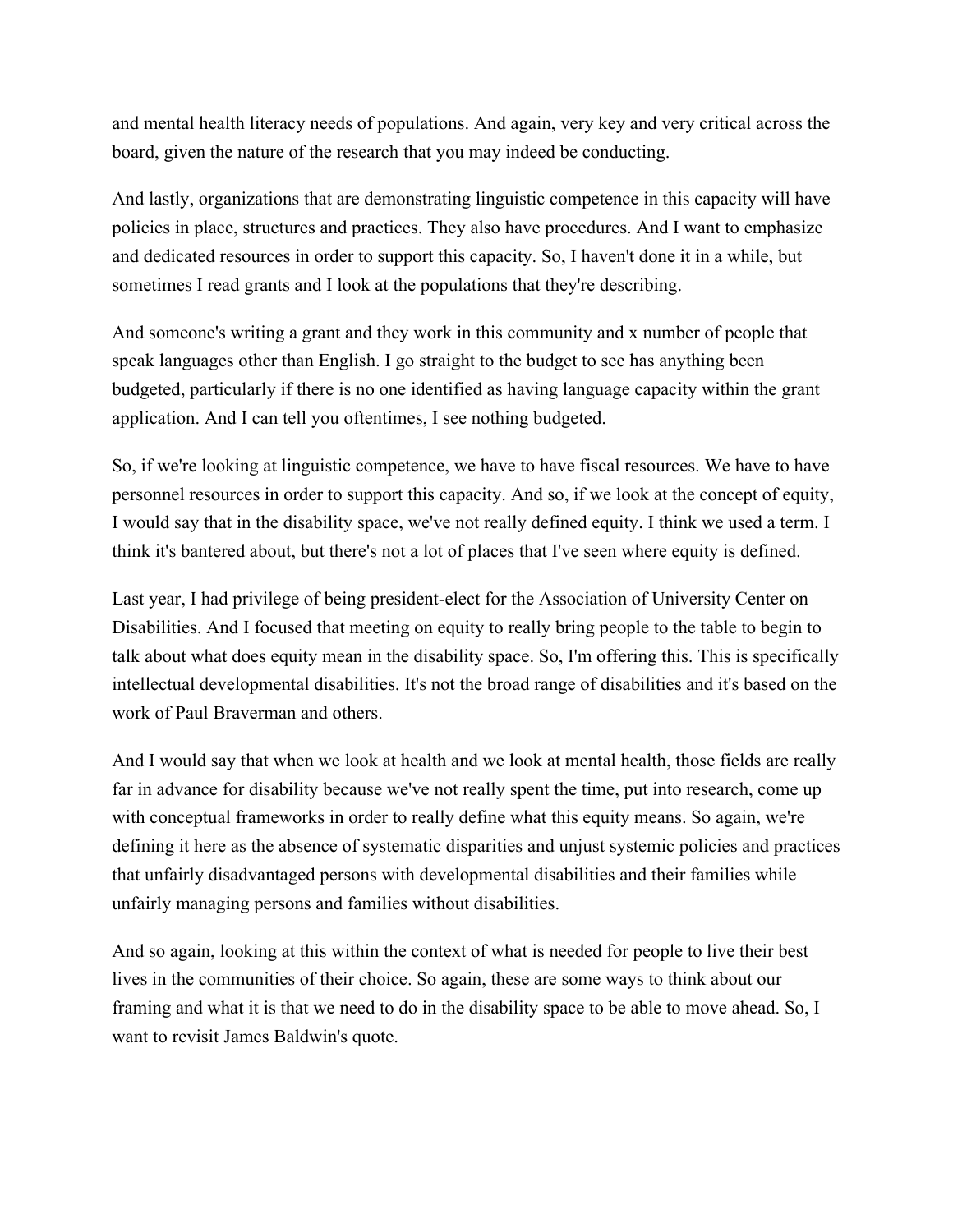And that is that again, history is not merely something to be read and it does not refer merely or even principally to the past. On the contrary, the great force of history comes from the fact that we carry it within us, are consciously controlled by it in many, many ways. And that history is literally present in all that we do.

And as I think about that, we as researchers, we within the disability community are indeed challenged to understand what does this mean. What does it mean if we're looking to move toward equity in the work that we do? So, I will stop there. I think my next slide is just merely references that weren't listed here.

And I will stop here and stop share. And turn things back over to Shoshana and to others to take us into our next phase.

KATHLEEN MURPHY: Great. Thank you, Tawara. That obviously has given us all a lot of food for thought and we did want to start articulating and synthesizing and talking through some of those thoughts. So, we want to invite Terri, Dwayne and Hilda to join us again.

For those of you who may just be joining, Terri Daly is with us from the University of Central Florida and Dwayne Van Eerd is from the Institute for Work and Health in Toronto. And Hilda Smith is from York University, which is also in Toronto.

During the previous discussion, we heard first from Terri, and then Dwayne, and then Hilda. So, I went to reverse that order and let Hilda any share any thoughts or comments she may have about your presentation, Tawara, or questions.

TERRI DALY: Thank you, Kathleen. I do want to say it's absolutely wonderful to hear a presentation like this happening within knowledge mobilization or translation spaces. Part of my own PhD work was looking at how we can bring anti oppression and equity into knowledge translation and knowledge mobilization.

So, it's absolutely great to see a presentation getting out to so many people. And I really, really liked the emphasis that you put on knowing the history of the community as that for myself is something that I have found is just absolutely vital when working with different communities.

It's that you just can't assume that they have the same history as yourself and that knowing the barriers and the traumas that community is faced is really important to actually being able to develop and maintain an actual, really effective and trusting relationship with those communities. So, no questions because I really support everything you were saying, but I did just really want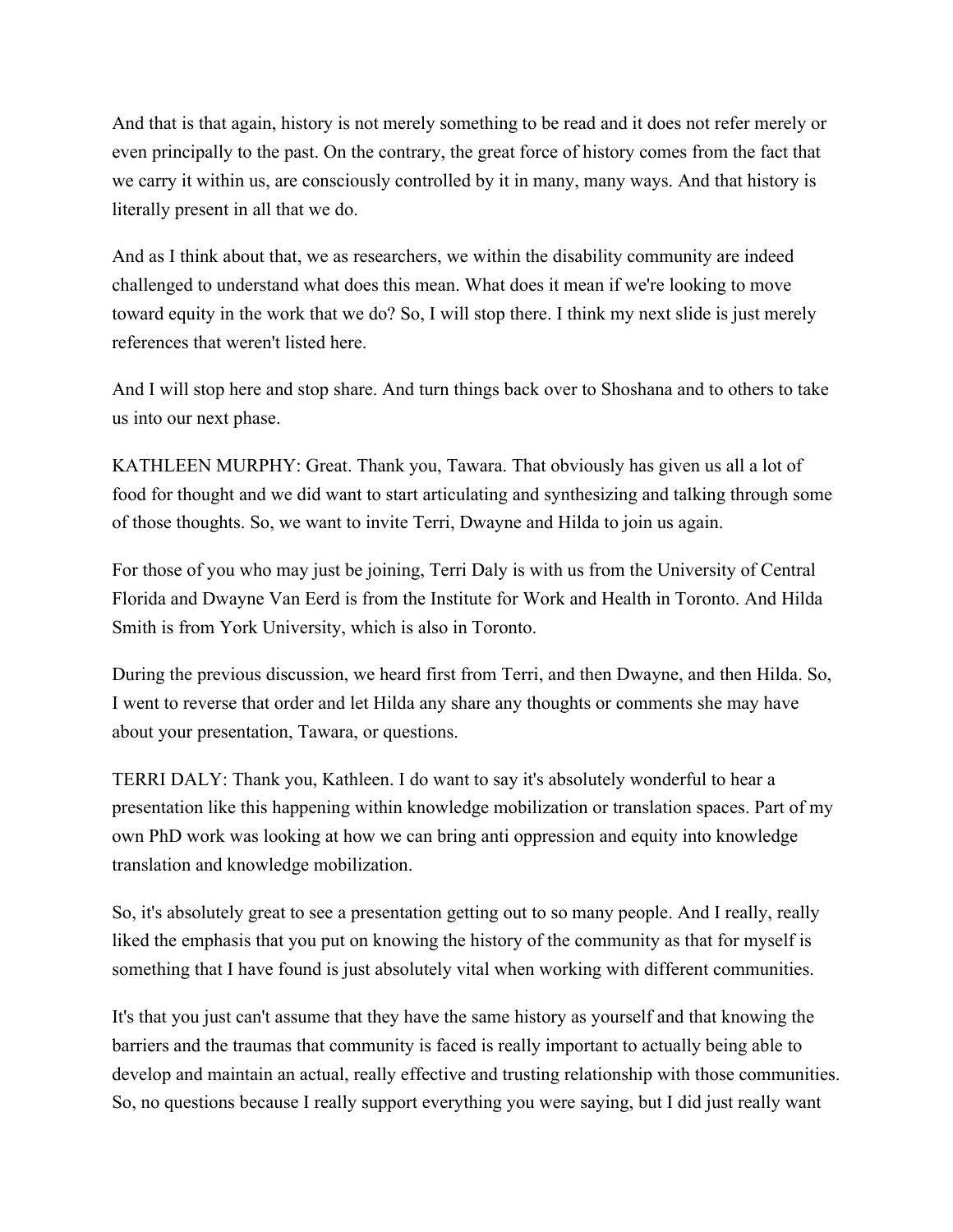to emphasize that point and really thank you for the presentation and everything that you shared with us today.

TAWARA GOODE: Thank you, Hilda.

KATHLEEN MURPHY: Dwayne, did you want to chime in?

DWAYNE VAN EERD: Sure. Thank you. I mirror Hilda's comments entirely. Thank you for a wonderful presentation. I guess I'll note that at our institute, we recognize that building and maintaining relationships takes time, effort, takes work. Our former KT director likened building relationships to a courtship and maintaining them like a marriage.

And like those relationships, things do require some effort on all people's parts. I wanted to say that I thought your six strategies presented, that highlights all of that to me. We really strive to work towards-- and I was really taken by number 5 and 6 in that seemed to encompass so much of it. And I thank you for your presentation as well.

KATHLEEN MURPHY: Thank you, Dwayne. Terri, did you want to say anything?

TERRI DALY: Yeah. I also enjoyed the presentation. And I was struck by the fact that when considering those histories, a lot of times we don't the various diversity within a group. So, within the Hispanic Latino group, there are Afro Hispanics. There are Latinos and Hispanics. They have all different histories of trauma.

And I have partners in a project where the participants said to us, we're not one people. This grant is about Hispanics and Latinos, but we're not one people. We're Cubanos and all this. So, I think that's important. And then, just that cultures continue to evolve and how we possibly can retraumatize people by not being up to date on the language that people use to describe themselves and their histories.

And thinking about how we address them and listening to how they talk about themselves is really important in that linguistic competence piece. So, I thought those are really good points.

TAWARA GOODE: Thank you, Terri. Appreciate that.

KATHLEEN MURPHY: So Tawara, similar to the general tone of the reactors in the chat, which you mentioned you're not looking at, there's a lot of endorsement of what you're saying and people appreciating what you're-- I'll just give you a sample. Sandra Marquise points out in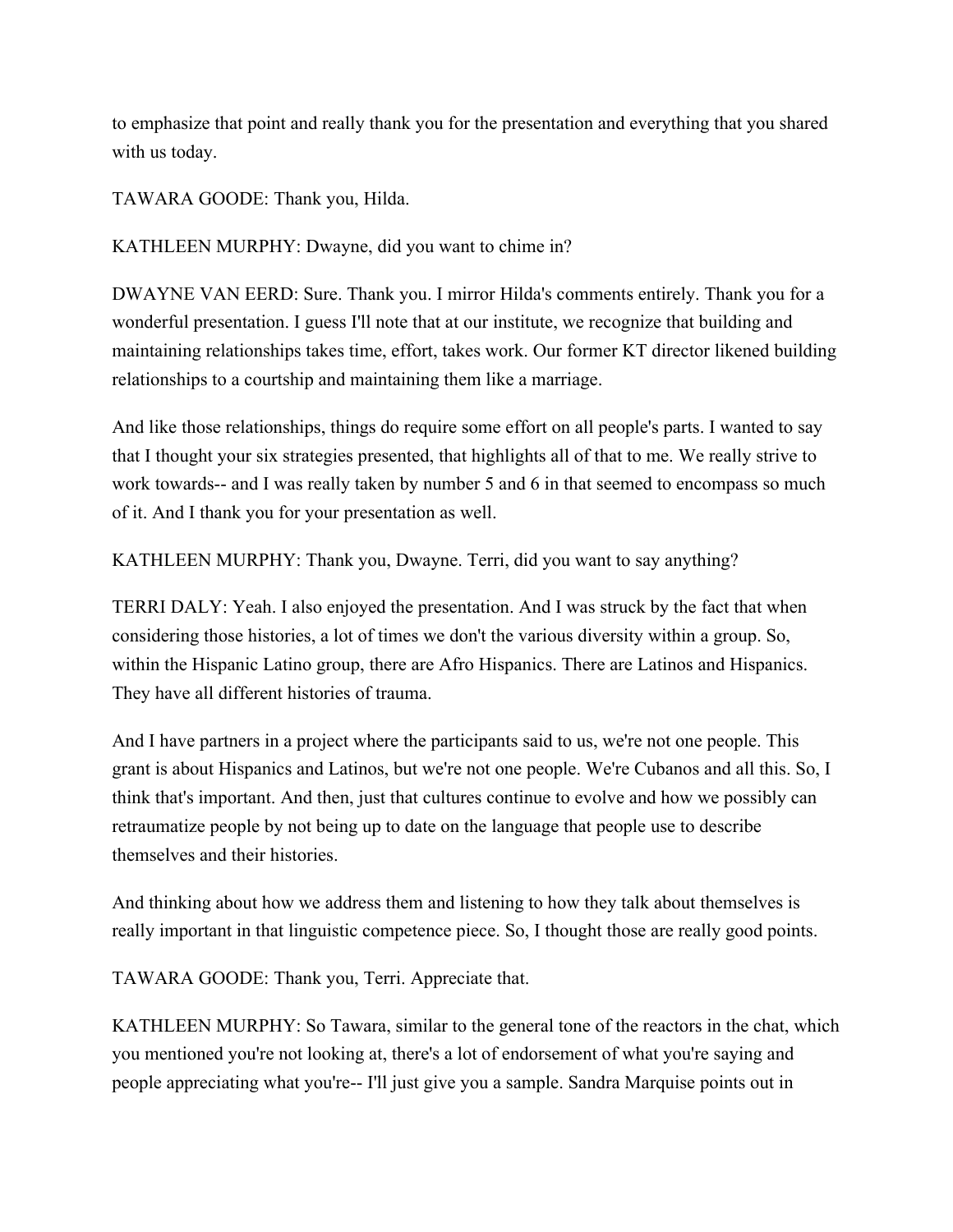British Columbia, the First Nations Health Authority has been leading the way in cultural competency and cultural humility in health care and offers an analogous resource.

Beth Houlihan notes that we can use our role in service to the community and eliciting their inherent ability to address their own problems effectively, saying she loved one of your points that you made on one of your slides. And sort out here comments and questions.

OK. So as far as questions, it was put as a statement but I think Diane Leyva really meant this as a question. So, she said the problem with intersectionality is that often, people are discriminated by other oppressed groups. For example, Black, LGBTQ. So, I would imagine this is a question that you get pretty often. So, I don't know if you have a comment on that or-- I mean, it's not really a question.

TAWARA GOODE: Right. Maybe I should seek clarification on exactly what's meant. I gave an example from the literature with Kimberle Crenshaw just to not specify a group, but to talk about harm, marginalization, and oppression. And I gave an example of a colleague that shared from a personal space his experience with intersectionality.

There's nothing that I've seen that said intersectionality is only practiced by certain groups of people. It's about experience that an individual and/or groups of people have within their respective society. And it doesn't mean that Black people can't marginalize and/or oppress other Black people for their LGBT or other kinds of identities. So, I'm hoping I didn't convey that in the way I've described it.

KATHLEEN MURPHY: OK. And it makes-- that was an early on comment, so it may have been that was put in before you made that clarification. So, Kim really had a clarifying question or a extending. Obviously, your presentation made the distinction between community outreach versus community engagement. So, would you consider engaging the community through outreach? So, can one be a step to the other?

TAWARA GOODE: So, I think it was really clear in how I described it in that there's different ways and a different attitude that comes with engagement versus outreach. And so, I think that there are a lot of different steps to engage the community. I provided some.

Or I think I saw quickly in chat that someone talked about the use of cultural brokers. So, to me, you have to be able to make connections with the communities. Meaning, you have to have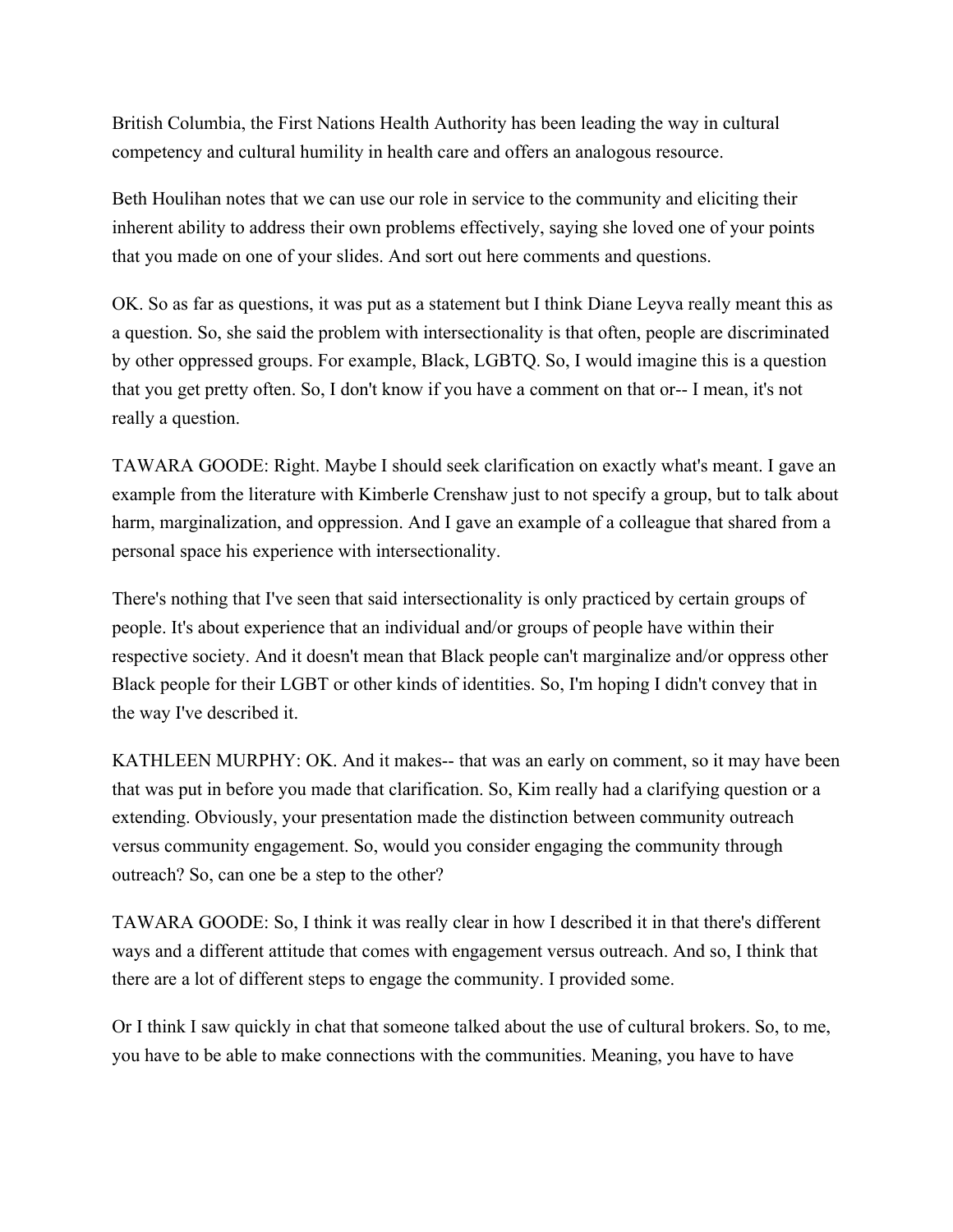knowledge of the community to know that if you are someone outside of the community, how will you be received?

Cultural brokers have been used a lot. So those are individuals that may know the culture of a particular community and say they know the culture of knowledge translation and/or research and that they can serve as go-betweens. And so, that's still a form of engagement as opposed to outreach. Now again, it depends on it.

If you have a grant and it says, oh, you have to disseminate 1,500 flyers within this community, you can do that and I consider that outreach. However, you can also work with people within that community to see how those flyers would be received. Is receiving flyers the best way to communicate within this community? Would they prefer word of mouth?

KATHLEEN MURPHY: So Salima, I think Dr. Goode was addressing your question there. What is your opinion of the use of cultural brokers when entering a community or culture unlike your own? So, I hope that addressed your question. Allison Taylor had a question which, again, was tied directly about your presentation content, but also thinking about that in relation to the way the polls came out.

So, she said from the survey, is it possible that many of us practice these guiding principles without having them formally instituted in policies or procedures? Because then, she notes 56% said they were practiced, but a lower percentage said they were in policies or procedures. Can we be effective in engaging communities without formalizing the practice as an organizational policy?

TAWARA GOODE: I'm going to say to an extent. Because if there aren't organizational policies, procedures, and practices, everybody could be engaged in those communities in very different ways. OK. So, somebody over here may do one thing. Somebody over here may be doing something totally different and there's not any cohesiveness nor, I'm going to say, guiding values for how community engagement would continue.

And then, say for instance you get someone new who comes in and heads the organization and things aren't in policy. Someone will say, OK, we're doing things this way. Whereas perhaps, some of those engagement activities really did work. So, I'm big on formalizing things and ensuring that folks are on the same page, that they've been trained. That is codified in order to promote that competence with an organization on an ongoing basis.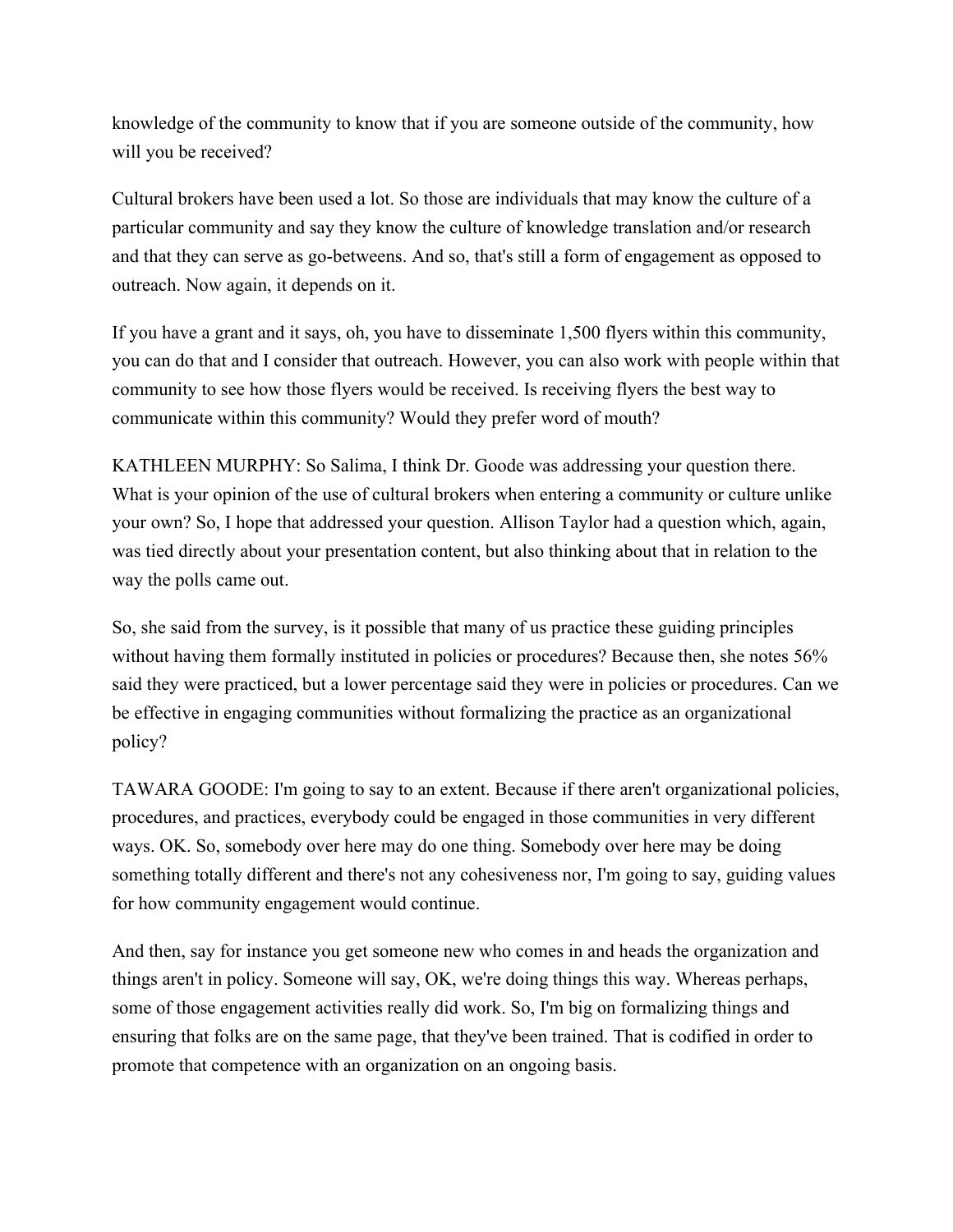KATHLEEN MURPHY: And I think that's also a really nice tie back to Tonya's presentation earlier this afternoon where Tonya really illustrated the value of when there are organizational policies, and in this case for user engagement. And that can of course be made more specific to engage marginalized communities.

So, thinking about that link, what needs to be in place and institutionalized in an institution in order for these policies to be implemented and monitored? Amy wonders, I wonder if many have not isolated community engagement and policies versus diversity, equity inclusion in their policies.

## TAWARA GOODE: OK.

KATHLEEN MURPHY: So, like, there's a DEI goal kind of embedded in that. Might be community engagement, but it isn't really articulated as an autonomous goal or process.

TAWARA GOODE: Right. I will say-- I'm going to say over the last two years-- I could be more specific and say 18 months, we've had three requests from organizations across the country about diversity, equity, and inclusion and what that means and whatever space it may be. So, let's speak to disability space.

And one of the things that I've noticed is that people say diversity, equity, and inclusion like an acronym. You know, it's DEI. So, I like to ask a question which one. Are you talking about diversity? It's related, but it's not the same thing as equity and it's certainly isn't the same thing as inclusion.

So, to me, I would say the work that we've done across the country, and in particular in some university centers for excellence in developmental disabilities and in some other settings in Australia and also in the UK, a worker said that if you're looking at whether it's community engagement, whether it is the conduct of research, whether it's training and technical assistance, how do you thread the lens?

And I would say there's a cultural linguistic competence throughout so that it's not that community engagement lives over here and then DEI or something else lives over here. It's how are all of those things connected and to be able to use that as a lens to guide our work. Sometimes, I've done this training and it's like I'm in that really older age cohort.

So, I have those images of Tina Turner on the slides, and that's because way back in the day- and my son was way, way, way, way back in the day because he likes to make sure I realize that.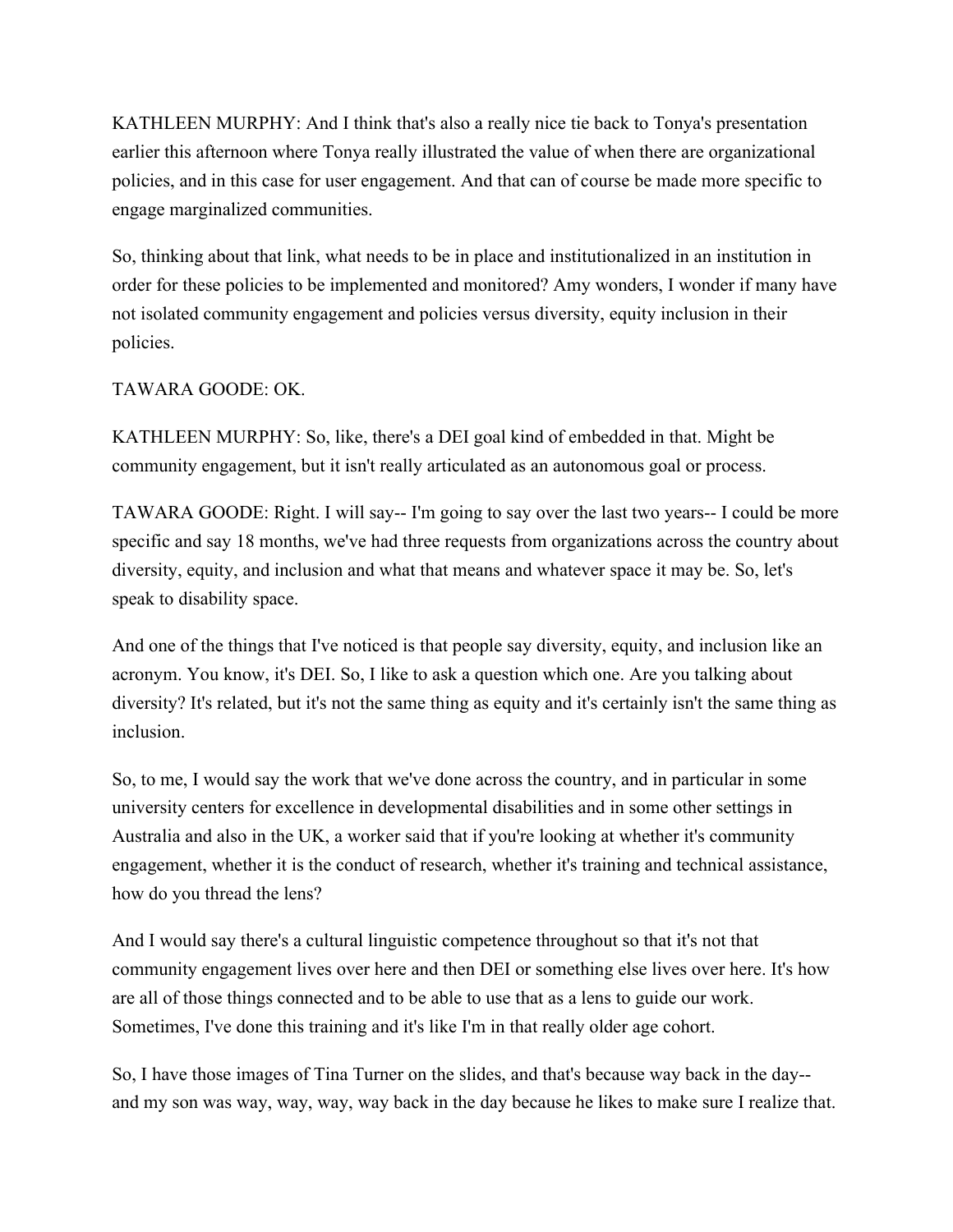But you know, Tina Turner sang the song that says what's love got to do with it. I suggest to people that they really think about asking the question what does equity have to do with it.

What does diversity have to do with it? What does culture or cultural and linguistic competence have to do with it? What does language have to do with it? And just simply by asking that question, you would be surprised at the differences when you're thinking about knowledge translation, when you're thinking about what does this knowledge mean within different cultural context.

So, I see it as a continuum and fully integrated across the board. I see it as fully integrated across the board. OK. My husband just walked in and I was giving him the you need to be a little bit quiet sign. So those are my thoughts.

KATHLEEN MURPHY: OK. So, you are starting to move the conversation into-- well, and the whole presentation has been to look critically at what are people trying to do with respect to any of these goals which raises the question of evaluation. And Nevada Kennedy has already brought that to our attention, saying Dr. Goode, could you speak on evaluating the effectiveness of organizational policies and procedures on cultural competence.

TAWARA GOODE: So, thank you for the question. And we've had opportunities to do this through various funding sources. A lot of it focused on children with disabilities and special health care needs through Title V programs and that was really to help organizations engage in a self-assessment process so that they could look at what are their policies, what are their practices, how do they allocate resources, what do their staffing patterns look like.

And so, we've done that within that context to-- I'm going to say help organizations take a look of where they are at any given point in time and then to plan meaningfully, including what policies do they need to change to align with their goals. How might they redo budgets to ensure that what they say they want to do, they have resources to be able to do?

And so, I think that this is a wide-open space. It certainly is a space where there could be a lot more research, particularly in the disability space in terms of the effectiveness of cultural and linguistic competence. I would also say that since diversity, equity, inclusion are now the terms of choice and I hear that, I think is very important, again, to define what that means.

So, our framework has been how does cultural and linguistic competence help you and your goals toward inclusion, toward equity and toward diversity? Because we think that there is solid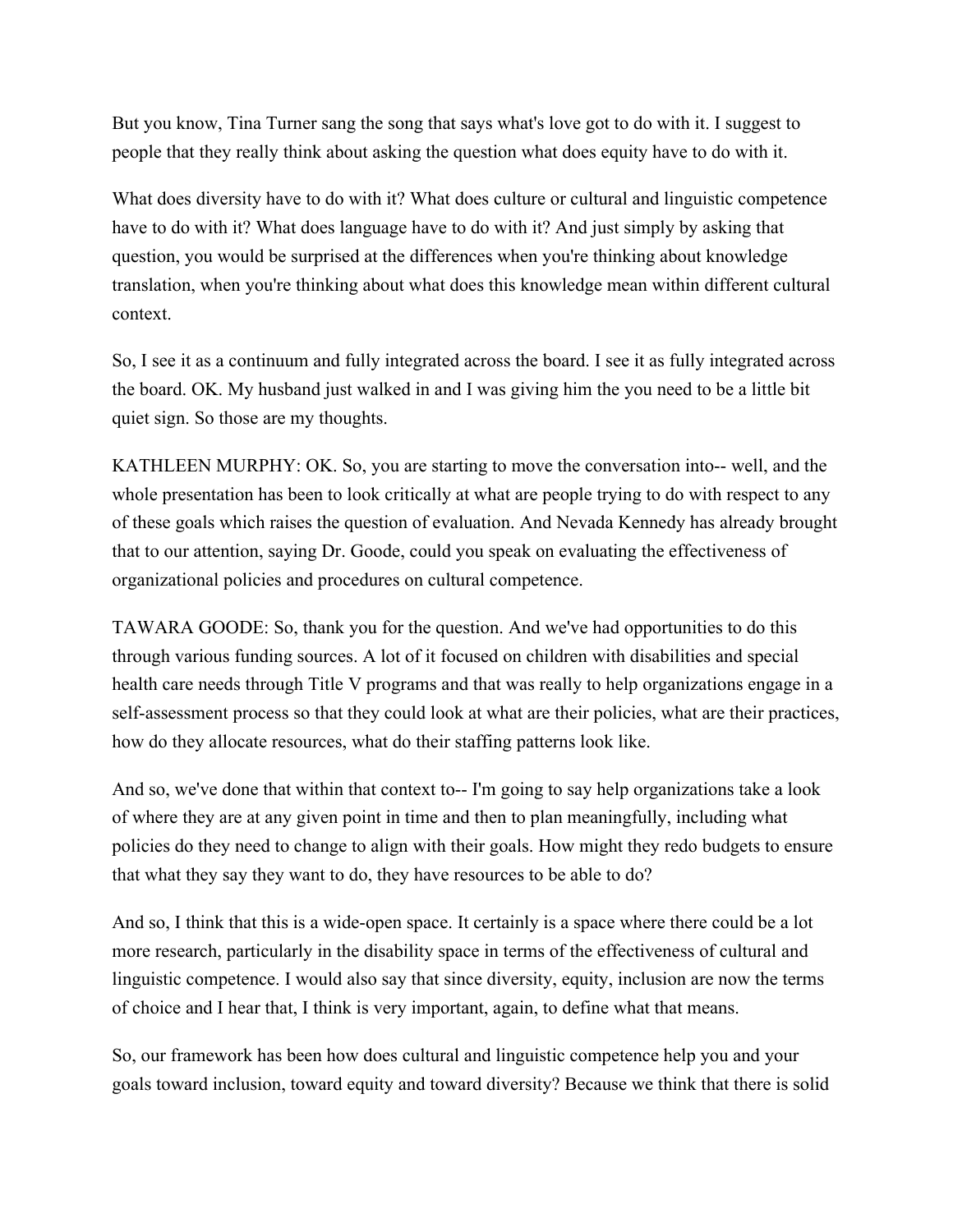concrete and evidence-based practices, and you would see them a lot more in mental health than you're going to find them in disability because we haven't done the work.

KATHLEEN MURPHY: And frankly, a lot of the knowledge translation work does come from the health community. So, we do appreciate all you health practitioners who are with us today. And some people are putting in the chat and noting that yes, this is becoming discussed a lot and different definitions come up or memes.

So Salima noted she saw an online meme that read diversity is being invited to the dance and inclusion is being asked to dance. And Jessica Lukfar had seen a difference between equity and equality is equality is the button next to the door and equity is everybody has a sliding glass door. So, there's a lot of directions we can take this in.

I did want, though-- I don't know if Dwayne or Hilda or Terri had any other sort of thoughts that they wanted to bring in. I mean, you don't have to.

TERRI DALY: I just-- one of the things with the disability community is that, again, it's a very- there are pockets within the community of people with different kinds of disabling conditions. And some of them have very different identity structures. And so, that is another thing that I don't know about how to navigate as a professional in some ways because we were brought up- probably you also being a person of a certain age-- to talk about people with disabilities and use people first language.

And that narrative is changing. And it's hard sometimes not to offend by just showing your age in a way that we were taught to be respectful of people with disabilities. And now, the language has changed. Do you have any advice for those of us who are navigating those waters on how to- - I mean, other than just I guess asking how do you like to be addressed. Is that the simple answer?

TAWARA GOODE: So, I want to answer that in terms of cultural context. So, I think you need to look at who's saying my identity first. Language disability first language. I would say that it doesn't permeate the entire group of people who experience disabilities.

I would even dare say that there are-- I have a colleague who I'm thinking about. Disability justice advocates. And I am also going to say, a younger generation of people. So that-- I can't assume what individual people want to be called without asking. So being able to ask.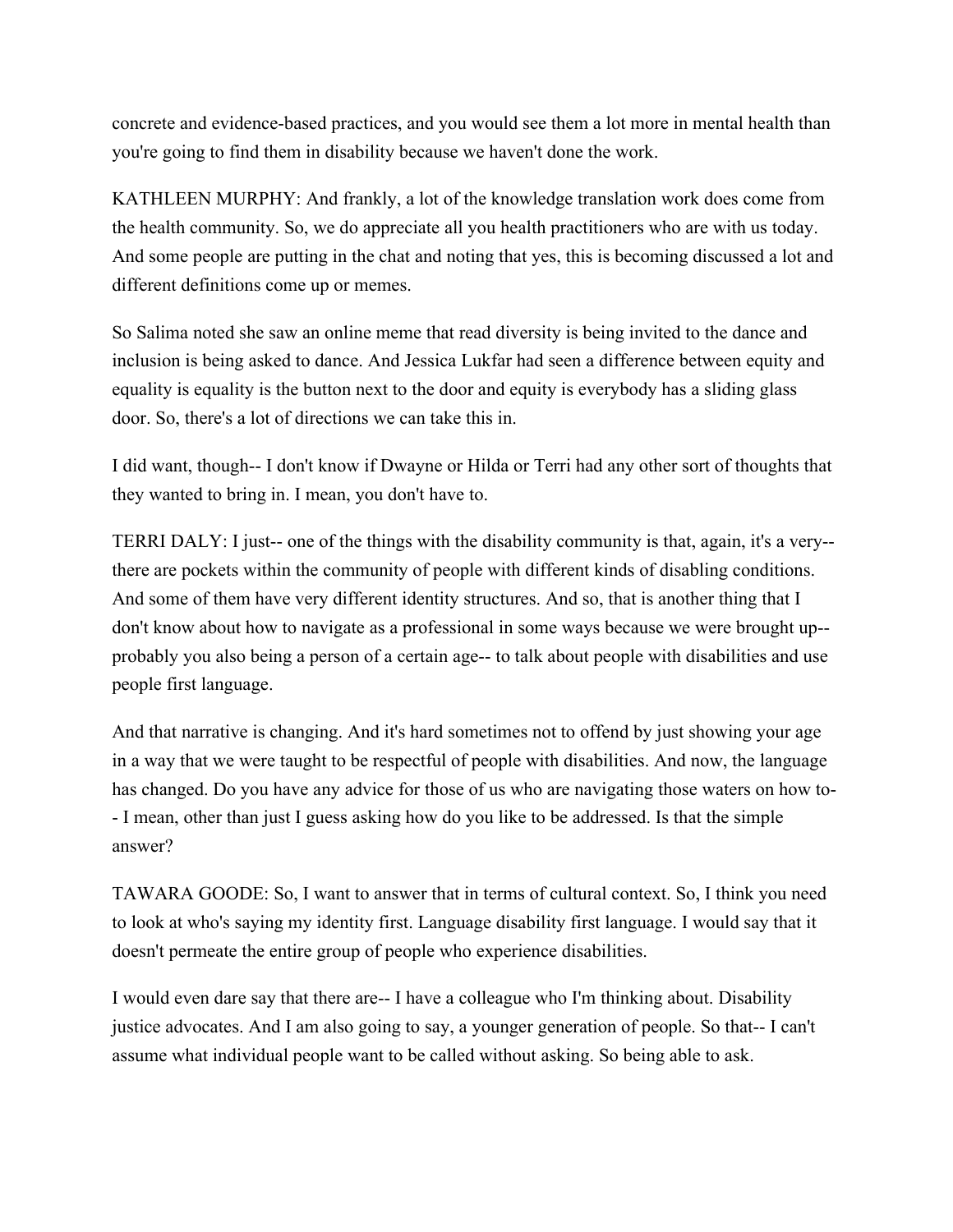And if I'm writing a paper or something of that notion, I may acknowledge that there are many different ways in which people choose to be referred and I'm respectful of that. In this paper, this is the term I'm going to use. And I can say that I think it gave Latino, Latina, Latinx and Hispanic that.

But those-- and feminist Chicano. There's many different terms. People choose how they want to be referred to. And if you could look at the generational differences in Latinx, and there are communities in which we work where people wholeheartedly reject it. So that's part of the cultural conference framework in terms of acquiring knowledge and knowing who you're working with.

And we have to have enough humility to say I don't know. I'm going to ask. And I may get it wrong, but then I can then get it right.

TERRI DALY: Yeah. I think that's a great policy. I think that it gets difficult when you're trying to communicate with a group and some people want one reference and others want another. But I think in written print, that is a great way of addressing it.

It's a little bit harder sometimes when you're in a group, or doing a focus group, or doing a presentation. But the great policy overall, I think. Thank you.

HILDA SMITH: So, I might just chime in here, as well, related to that conversation. I have found being part of the LGBTQ+ community that there is a lot of tension around the language that is used, particularly in relation to reclaiming the term queer. That is something that myself as a community member has taking me a very long time just to get used to it being used and like just lay situations.

And what I find I do is I contextualize myself. So, I contextualize my history with the language and my usage. And that allows people to see my context and where I'm coming from in that knowing that there is a conversation ongoing and that there isn't a clear definition of what's going on can be really helpful just to like smooth that process in that way so that people are just kind of like yes. This is the context of where we are in the discussion and just grounding this is the language I am using here within this space.

DWAYNE VAN EERD: What if I could jump in as well? But if you have a comment, please don't let me stop you Tawara.

TAWARA GOODE: No. I'm listening.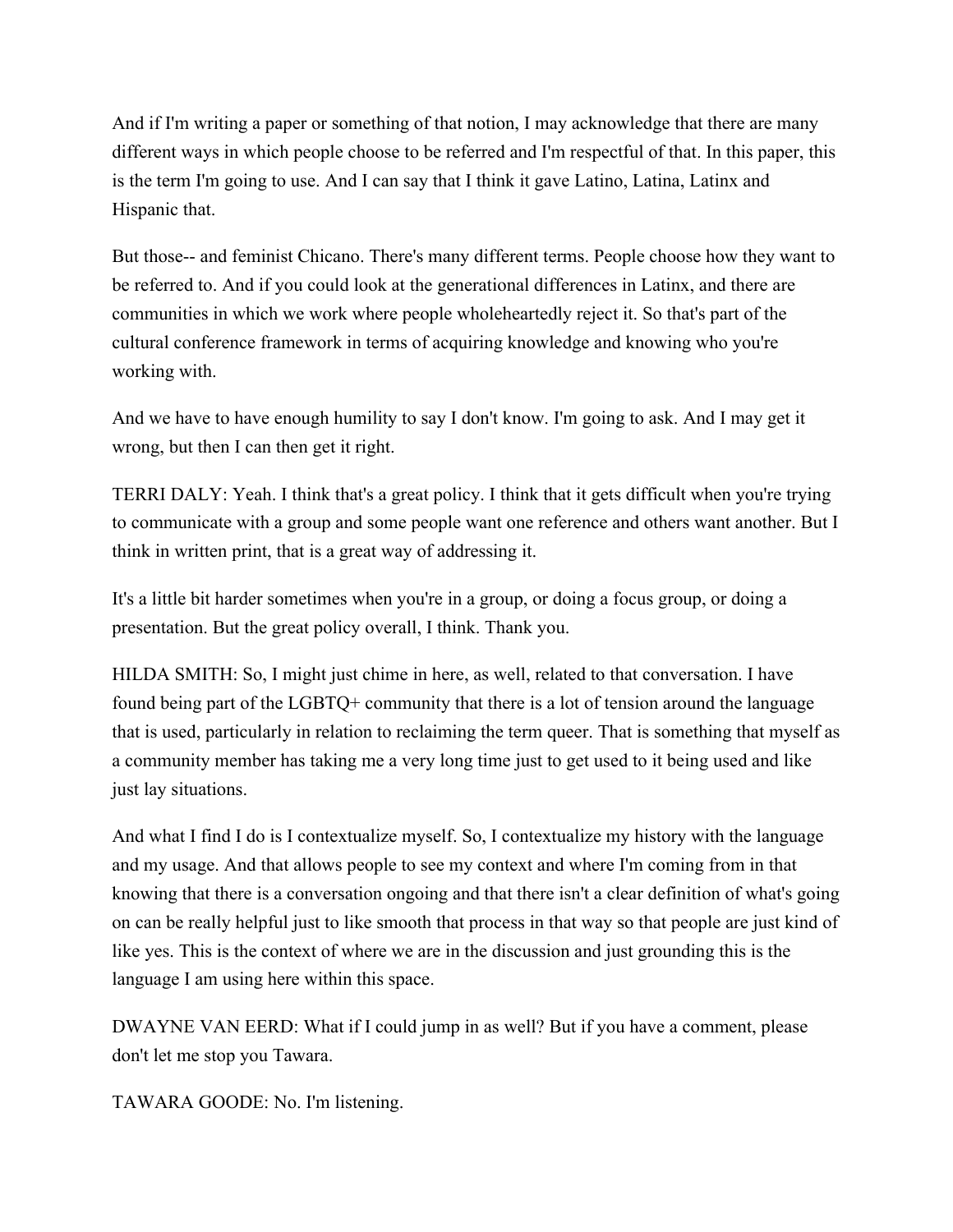DWAYNE VAN EERD: Within this part of the conversation, I want to ask you a question, but I don't know how to pose it, I think. So, I'm going to tell the story, maybe. When we engage with research with stakeholders in a research project, by nature we're looking for representatives of the community and probably can't represent the entire community because we don't have the resources, time to do that within a research project.

And particularly because we like to start from the beginning of the project. So, we want to ask opinions about is our research question valid. And then moving through the research, also ask if we can get some help in translating the messages from the research. Heaven forbid we use research speak.

I don't ever want to share a P value with anybody in a community. I want to know what's meaningful or practical about this research. And I'd like that to be in language that's useful practical understandable. But we do face that possibility that we're narrow or we may not have all the representatives.

So, we try to encourage the terms of reference of our engagement to help us to identify others in the community if we need to expand upon the messages or translate the language that we use. I just wondered what your strategy-- there is a question, finally. What is your strategy on how to do that, I guess?

TAWARA GOODE: So, I guess it depends. It depends on the nature of the research and the nature of the community. So, I don't know any study where you're going to have representation from every single person within a given community.

But I will say that-- so it sounds like what you're doing is having representation going back to the community to see is this reflective of who you are is about the best steps that you can take. I will say this is what I've seen a lot in research. I've seen that researchers describe a community, say by disability and/or by race or ethnicity.

And that's all they say about them, as by simply saying your race or simply saying disability describes a population or who individuals are. I think that we need to be much more nuanced in how we describe people. And I don't see that. So, like if someone says this was the evidencebased practice, and I'll ask the question evidence base for whom.

So, who are they? So, someone would say oh, it's evidence-based practice for African American community. It's like, what's socioeconomic status? What state did they live in? I asked all those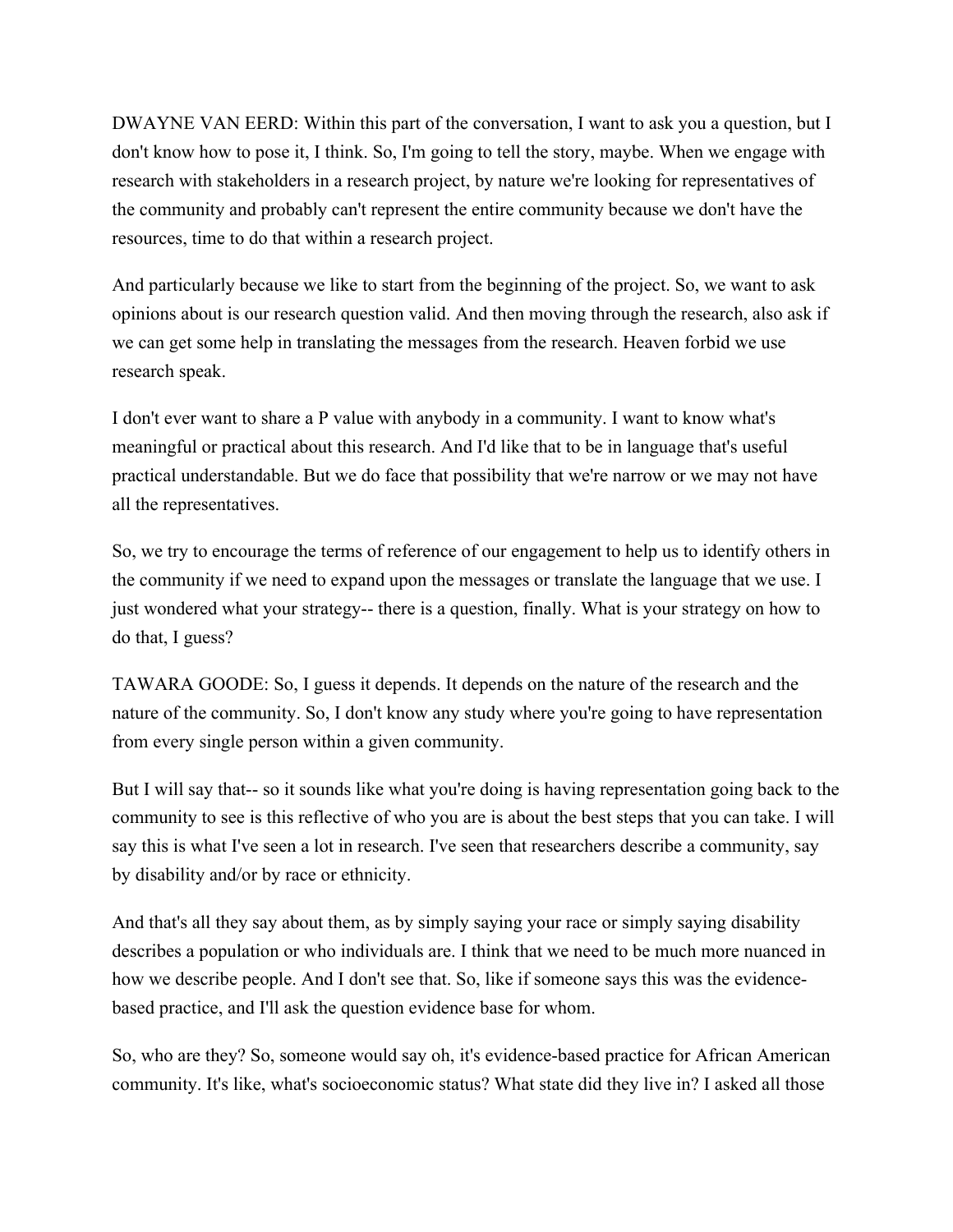questions because that tells me more about who they're describing and who the group may be than simply a racial title or disability title.

KATHLEEN MURPHY: So, I did just want to bring in a question related to that from the chat. It's an earlier chat from Alison Taylor. And so given-- this is context for her question, tying it in. There's heterogeneity within any given community, right?

And we know your presentation emphasized the importance of developing long haul relationships and really listening and getting to communities. So, Alison is wondering, do you have any recommendations for building and sustaining relationships with communities? So, she's agreeing with the importance of that, but what do you do with shifting projects and grant cycles? How do you handle that?

TAWARA GOODE: Yeah, how do you handle that? I think that's hard if you're solely research funded. I did give an example of one example through Georgetown and our Cancer Institute in which the researchers were really poised to help and hand things off to another group of researchers to be able to help with a particular area of interest and need within a given community.

So, I think that it's about the kinds of relationships that you want to be able to create and maintain so that even though perhaps a particular research project is over, do you routinely have a community advisory group? And so, that may be a connection to a community. Can that community advisory group routinely review things that may be in plain language or the appropriateness for a particular community?

And I'm going to say do you hang out with them when you don't have resources. And that's something that we have worked very hard to do. We may establish relationships within a particular community and maintain those over time because you never know when an opportunity may come up. It could be that you have students who can come from high school to the university.

There can be programs that happen. There's just a whole range of things where you don't look like you're a helicopter coming in because you have money and then leaving. It just depends on the nature of the relationship you want to sustain over time with a given community.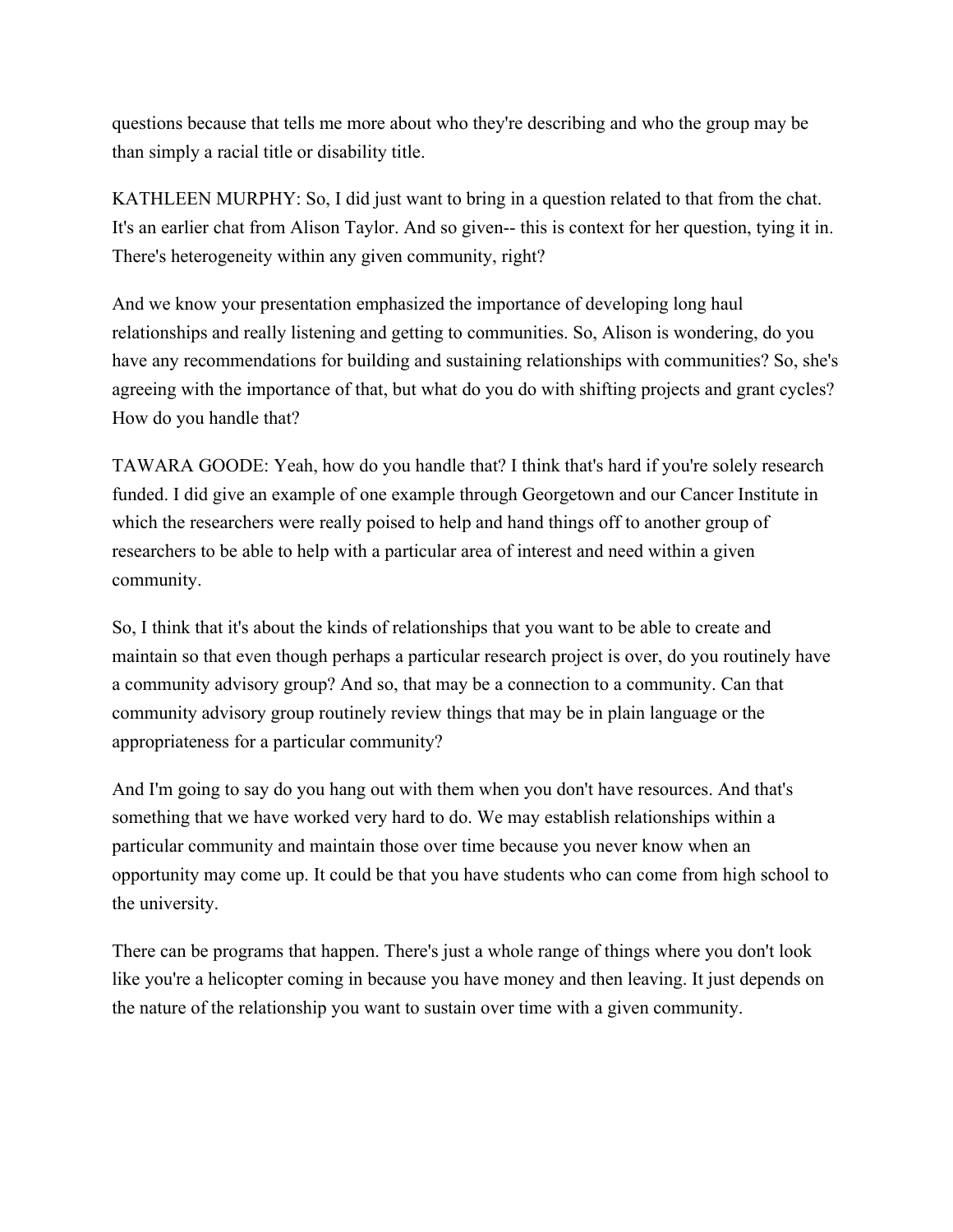Oh, one other thing. I've heard communities clearly say that they may be advocating at a legislative or other kind of level for something that they clearly need within their community, but where are the researchers? They're not there. They were only there for the research activity.

KATHLEEN MURPHY: Yeah. So, it's a relationship. It can be a friendship. So that does tie back at the very end of the discussion period from the first presentation, Janet Rodriguez. We had a chat question. How do individuals with lived experience of disability initiate or join a research team?

Many times, the disablement process and lack of support prevents us from pursuing formal postsecondary education. Will experience and empirical knowledge be considered as valid? So, Janet, I knew that Tawara would cover some of your questions so she just gave a couple of examples of being on advisory boards and how your experience and empirical knowledge are considered as valid.

And there was a presentation in 2018 about disability rights and science community engaged research with people with disabilities that Katie MacDonald gave. So, I did put the link in there that gives at least people some ideas about how to engage.

TAWARA GOODE: So, Kathleen, I'd like to say something really quickly. I know that we don't have a lot of time left.

KATHLEEN MURPHY: No, but it's important so go ahead.

TAWARA GOODE: Yeah. We're just coming on finishing up a project that was funded by PCORI, Patient Centered Outcome Research Institute. And it was a two-year project that's based on a model that we had at Georgetown.

That was truth and reconciliation. And it was ways in which researchers and persons with intellectual and developmental disabilities who have mental health needs can partner in the conduct of research. So, one of the huge things that I look at within the context of equity is that there are, quote the researchers and then there are-- I say participants. But sometimes, the participants are treated like subjects.

Our project looked at having a research team that included two persons with intellectual developmental disabilities and mental health needs as part of our team. So, everything we did, we did with them. And I think the other thing is really very important when we look at this is that